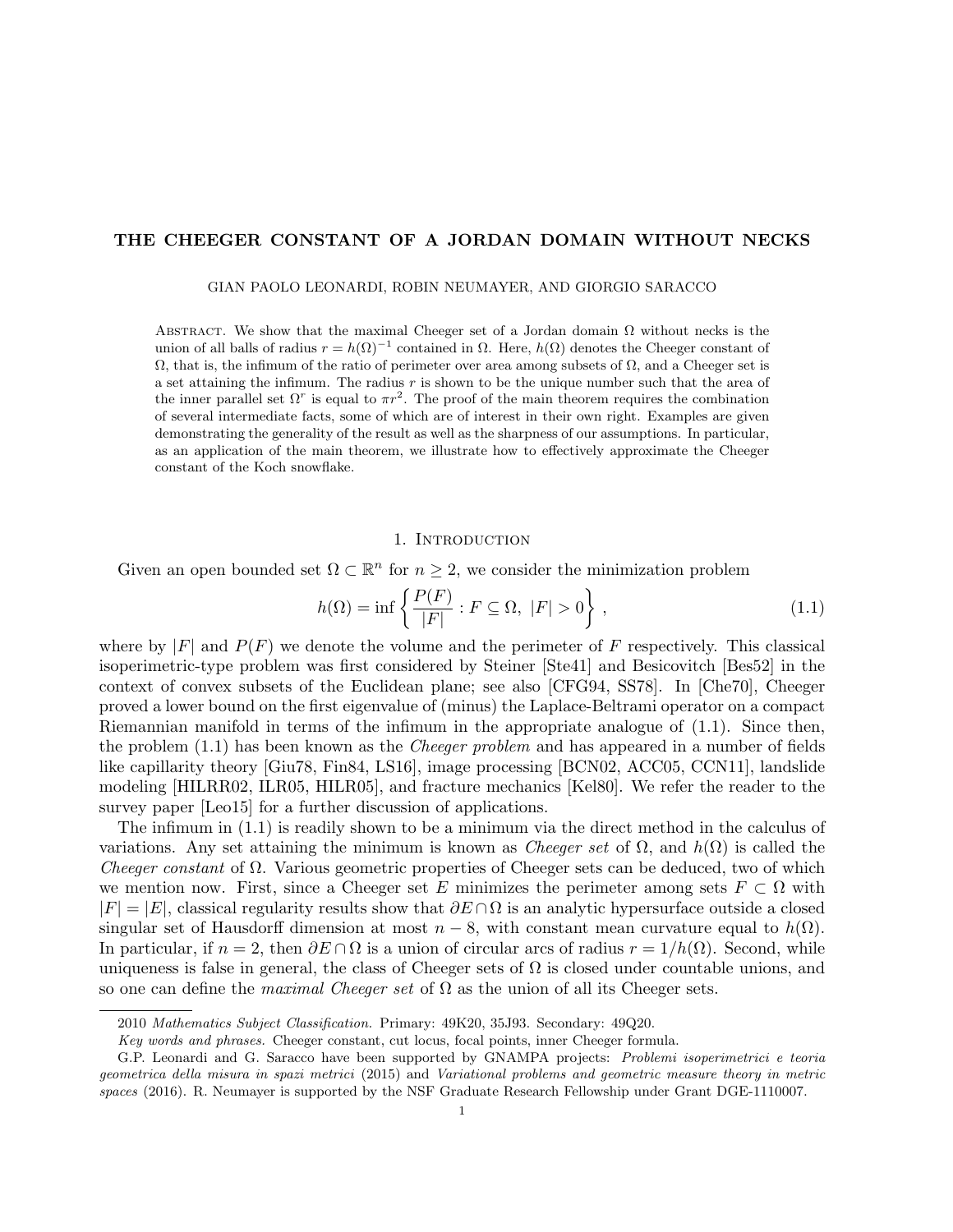

FIGURE 1. The above figures display different situations where  $(1.2)$  does not hold.

Computing the Cheeger constant and finding the Cheeger sets of a given domain  $\Omega$  is a generally difficult problem. Some numerical methods based on duality theory were employed in [LRO05, BCC07, CCP09 to approximate the maximal Cheeger set of  $Ω$ . However, apart from a few specific examples, Cheeger sets have been precisely characterized for only two classes of domains: convex planar sets and planar strips. In [Bes52], (see also [SS78, SZ97, KF03, KLR06]) it is shown that if  $\Omega \subset \mathbb{R}^2$  is convex, then it has a unique Cheeger set E given by

$$
E = \bigcup_{x \in \Omega^r} B_r(x), \qquad r = \frac{1}{h(\Omega)}.
$$
\n(1.2)

where  $\Omega^r = \{x \in \Omega : dist(x, \partial \Omega) \geq r\}$  is the so-called *inner Cheeger set*. Moreover, in [KLR06], the *inner Cheeger formula* for convex sets is proven. That is,  $h(\Omega) = 1/r$  where  $r > 0$  is the unique solution to the equation

$$
\pi r^2 = |\Omega^r|.\tag{1.3}
$$

More recently, further results on the Cheeger problem have been obtained in [KP11] and [LP16] for a class of domains called *planar strips*. In particular, in [LP16], the Cheeger set of a strip is shown to satisfy (1.2) and (1.3) as well. In the same paper, the inner Cheeger formula for a strip of width 2 and length  $L$  is used to provide a first order expansion of the Cheeger constant in terms of  $1/L$ , as  $L \rightarrow +\infty$  (see Theorem 3.2 in [LP16]).

One should not expect a characterization of the type (1.2) to hold in general. Since the constant mean curvature condition forces  $\partial E \cap \Omega$  to comprise spherical caps only when  $n = 2$ , it is unsurprising that counterexamples are easily found for  $n \geq 3$ . But, even in  $\mathbb{R}^2$ , (1.2) can fail to hold for every Cheeger set of certain domains. For instance, we recall the bow-tie domain  $W$  constructed in [LP16, Example 4.2] and depicted here in Figure 1(a). The Cheeger set  $E_W$  of W is unique, but  $E_W$  includes the "neck" of W, which is not contained in the right-hand side of (1.2). The opposite situation can also occur. Consider an "unbalanced" barbell  $\Omega$  made of two disks of radii 1 and  $2/3$ at positive distance and connected by a thin tube; see Figure 1(b). The unique Cheeger set is a small perturbation of the disk of radius 1 yielding a value of  $h(\Omega)$  as close as we wish (depending of the width of the tube) to 2. Therefore, the union of all disks of radius  $1/2$  contained in  $\Omega$  strictly contains the maximal Cheeger set, as it also includes the entire disk of radius 2/3.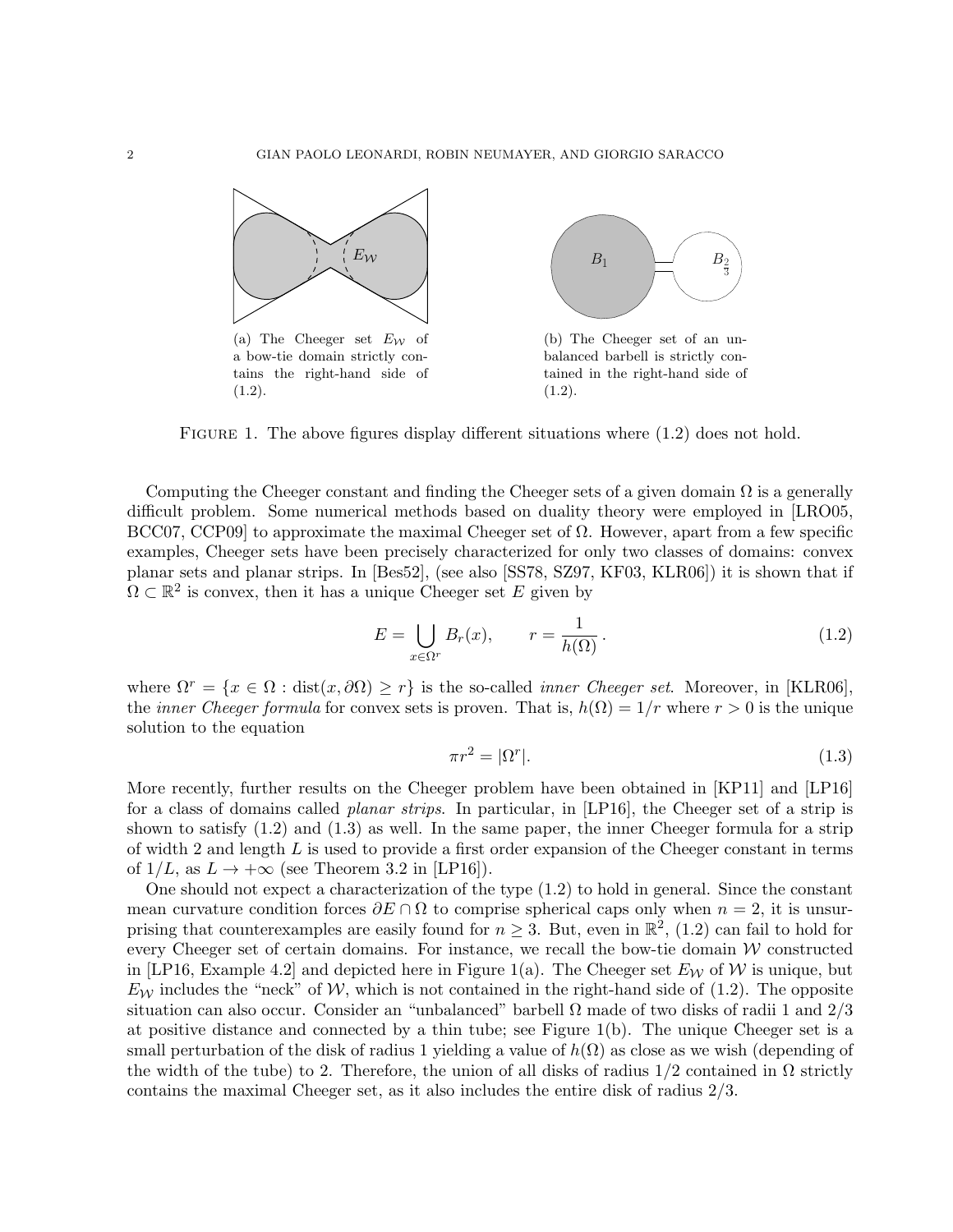

FIGURE 2. Heart domain  $\Omega_{\theta}$ 

In general, given a Cheeger set E of  $\Omega$ , it is not even true that every connected component of  $\partial E \cap \Omega$  is contained in the boundary of a ball of radius  $r = h(\Omega)^{-1}$  fully contained in  $\Omega$ , as illustrated in the following example.

**Example 1.1** (The heart domain). Given  $\theta \in [\pi/4, \pi/2]$ , we construct the heart domain  $\Omega_{\theta}$ depicted in Figure 2 in the following way. Let  $B \subset \mathbb{R}^2$  be the unit ball of radius 1 centered at the origin and let  $x_{\theta}$  be the point in  $\partial B \cap \{x_2 \leq 0\}$  that forms the angle 2 $\theta$  with  $x_0 = (1, 0)$ . Let  $\ell_{\theta}$  be the tangent line to B at  $x_{\theta}$ , and let  $A_{\theta}$  by the region enclosed be the arc of  $\partial B$  with angle  $2\pi - 2\theta \geq \pi$ ,  $\ell$ , and  $\{x_1 = 1\}$ . Finally, let  $\Omega_{\theta}$  be the union of  $A_{\theta}$  with its reflection across  $\{x_1 = 1\}$ .

In Lemma A.1, we show that  $\Omega_{\pi/4}$  is the unique Cheeger set of itself and  $h(\Omega_{\pi/4}) = 1 + \frac{3\pi}{3\pi+4}$ . By Theorem 2.7 in [LP16], we have  $h(\Omega_{\theta}) \to h(\Omega_{\pi/4})$  as  $\theta \to \pi/4$ . Moreover, the Cheeger set  $E_{\theta}$ of  $\Omega_{\theta}$  is unique and  $L^{1}$ -close to  $\Omega_{\pi/4}$  for  $\theta$  close enough to  $\pi/4$ . Using the symmetry of  $\Omega_{\theta}$  and arguing as in the proof of Lemma A.1, one easily shows that  $E_{\theta}$  is as in Figure 2. However, if

$$
\frac{1}{2}\tan\theta < 1 - \frac{\pi - \theta}{2(\pi - \theta) + \tan\theta} \tag{1.4}
$$

then it is impossible to complete the bottom arc of  $E_{\theta}$  with a ball of radius  $r = h(\Omega_{\theta})^{-1}$  fully contained in  $\Omega_{\theta}$ . Inequality (1.4) is satisfied for  $\theta = \pi/4$ , and thus for  $\theta > \pi/4$  sufficiently close to π  $\frac{\pi}{4}$  as well.

The main goal of this work is to show that, for a broad class of domains in  $\mathbb{R}^2$  that includes both convex sets and strips, the maximal Cheeger set is given by (1.2) and that the Cheeger constant can be determined as the inverse of the unique solution of (1.3). The examples above will demonstrate that this class of domains is essentially optimal. To this end, in the following definition, we introduce the concept of a set with no necks of radius r.

**Definition 1.2.** A set  $\Omega$  has no necks of radius r if the following condition holds. If  $B_r(x_0)$  and  $B_r(x_1)$  are two balls of radius r contained in  $\Omega$ , then there exists a continuous curve  $\gamma : [0,1] \to \Omega$ such that

 $\gamma(0) = x_0,$   $\gamma(1) = x_1,$  and  $B_r(\gamma(t)) \subset \Omega$  for all  $t \in [0, 1].$ 

**Remark 1.3.** We notice for future reference that the property of having no necks of radius  $r$  can be equivalently stated as the path-connectedness of the inner parallel set

$$
\Omega^r = \left\{ x \in \Omega : \; \mathrm{dist}(x, \partial \Omega) \geq r \right\}.
$$

Our main result is the following.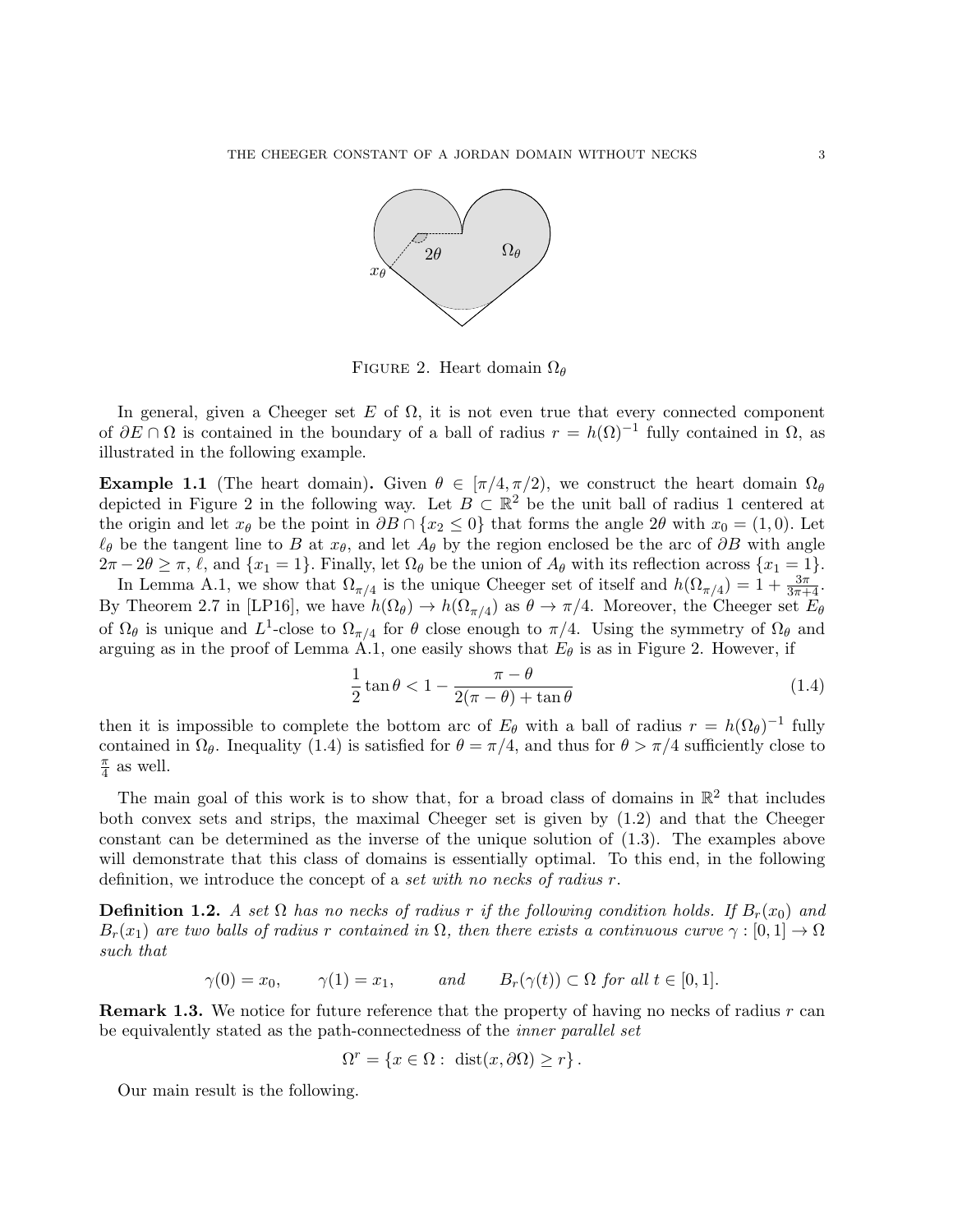**Theorem 1.4.** Suppose  $\Omega \subset \mathbb{R}^2$  satisfies the following two properties:

$$
\Omega \text{ is a Jordan domain and } |\partial \Omega| = 0,
$$
\n<sup>(T)</sup>

$$
\Omega \text{ has no necks of radius } r = 1/h(\Omega). \tag{NB}
$$

Then the maximal Cheeger set E of  $\Omega$  is given by (1.2) and the inner Cheeger formula (1.3) holds.

Let us make some comments on the assumptions we make on  $\Omega$ . The assumption (NB) is essentially necessary. Indeed, if we remove this assumption, then (1.2) and (1.3) may fail, as we have seen in the examples of the bow-tie domain  $W$ , the unbalanced barbell  $B_{1,2/3}$ , and the heart domain  $\Omega_{\theta}$  shown in Figures 1(a), 1(b) and 2. The assumption (T) implies that any closed loop in  $\Omega$  is contractible, which is necessary for (1.2) to hold. Indeed, consider a domain  $\Omega$  given by a disk D minus a small disk H near  $\partial D$ , so that  $\Omega$  is not simply connected. If the radius of H is small enough, one can show that  $\Omega$  coincides with its own Cheeger set and properties (1.2) and  $(1.3)$  are not satisfied. We could relax assumption (T) slightly by allowing  $\Omega$  to be a finite union of Jordan domains. But, (NB) would force the maximal Cheeger set of  $\Omega$  to be contained in a single connected component of  $\Omega$ , so this relaxation would be inconsequential. It is not clear whether the hypothesis  $|\partial\Omega|=0$  in (T) is necessary for Theorem 1.4 to hold, but we use it in an essential way in our proof (see Proposition 2.10). It is worth recalling the so-called Osgood-Knopp's curve bounding a Jordan domain and having positive Lebesgue measure; see [Sag94].

Notice that Theorem 1.4 requires the a priori knowledge of the value of  $h(\Omega)$  to verify hypothesis (NB). However, one can replace hypothesis (NB) by another one slightly stronger but independent of  $h(\Omega)$ . The idea is simple: instead of requiring the no-neck property exactly for the (unknown) radius  $r = 1/h(\Omega)$ , we can ask a more restrictive but easier-to-check assumption (NB') involving a lower and an upper bound on  $r$ . In the following corollary we choose as a competitor the biggest ball that can be fit in  $\Omega$ , thus yielding a lower bound for r, while an upper bound is obtained by applying the isoperimetric inequality. It is, of course, clear that we could have considered other competitors to obtain the lower bound.

**Corollary 1.5.** Suppose  $\Omega \subset \mathbb{R}^2$  satisfies (T) and

$$
\Omega \text{ has no necks of radius } s \text{ for all } \frac{\text{inr}(\Omega)}{2} \le s \le \frac{1}{2} \left(\frac{|\Omega|}{\pi}\right)^{1/2}, \tag{NB'}
$$

where  $\text{im}(\Omega)$  denotes the inradius of  $\Omega$ . Then the maximal Cheeger set E of  $\Omega$  is given by (1.2) and  $r$  is the unique value for which  $(1.3)$  is satisfied.

Finally, as an application of Corollary 1.5, we give explicit formulas for the computation of the Cheeger constant of a Koch snowflake  $K$ ; see Section 6. As these formulas are not algebraically solvable, we give an approximation that relies on an error estimate between  $h(K)$  and  $h(K_n)$ , where  $K_n$  denotes the *n*-th step of the construction of K (see Lemma 6.1). Specifically, we compute the exact value of  $h(K_n)$ , for  $n = 2, 3, 4$ . Then, for larger n we describe the procedure to obtain a numerical approximation of  $h(K_n)$ . For the sake of simplicity, we analyze with full details the case  $n = 5$  and finally we show that  $h(K) \approx 1.89124548$ .

Let us briefly discuss the method of proof for Theorem 1.4, which consists of three main steps. First, we show that a Cheeger set E of  $\Omega$  contains a ball of radius  $r = 1/h(\Omega)$ . Since the curvature of E is bounded from above by  $h(\Omega)$  in the viscosity sense (see Definition 2.3 and Lemma 2.4), this follows from the next theorem.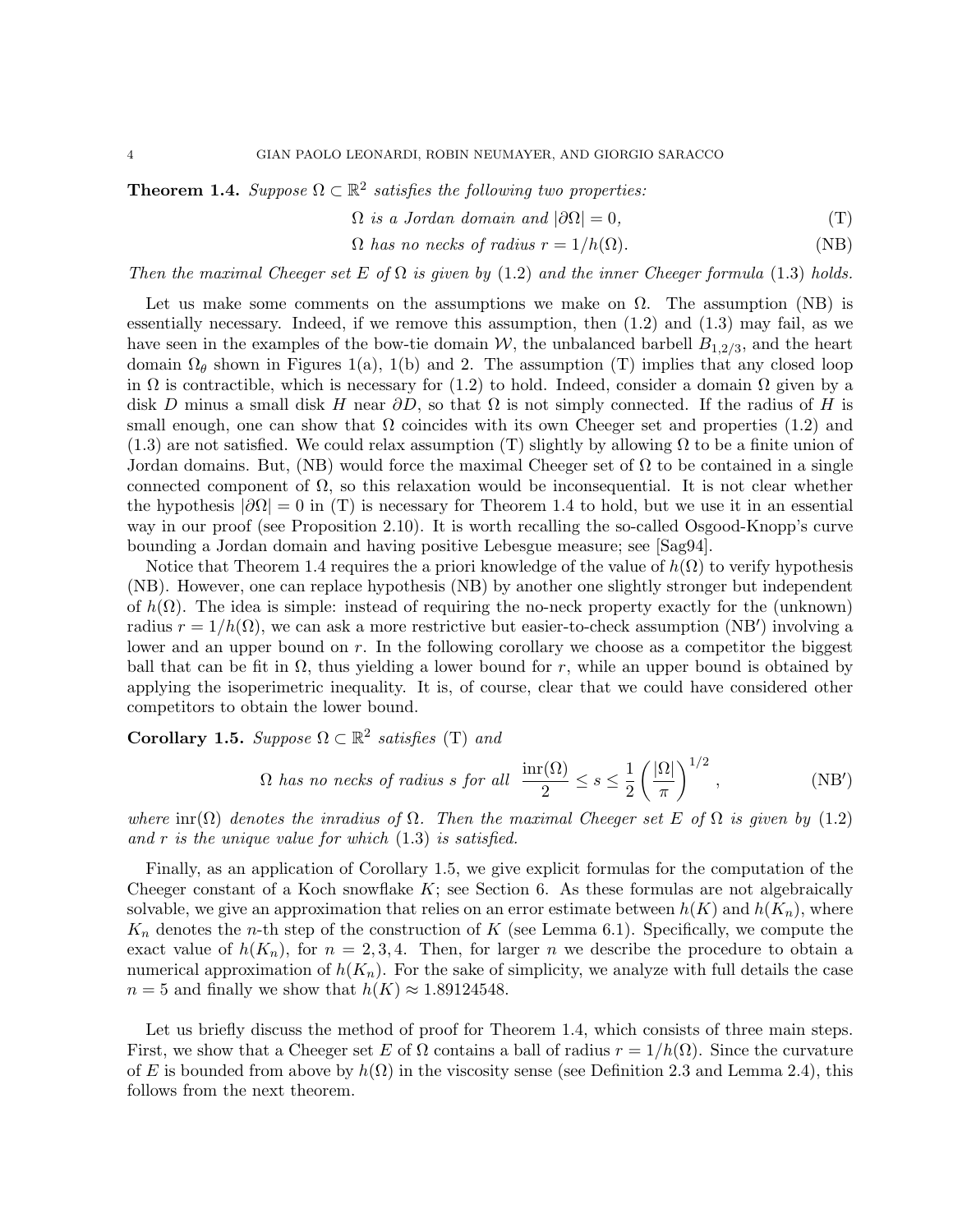**Theorem 1.6.** Suppose  $E \subset \mathbb{R}^2$  is a Jordan domain with curvature bounded from above by  $h > 0$ in the viscosity sense. Then  $E$  contains a ball of radius  $1/h$ .

Theorem 1.6 generalizes a result known for domains with  $C^2$  boundary (see [PI59, HT95], cf. [BZ88, 30.4.1]). We could not find a proof of this fact when the curvature is only known to be bounded in a weak sense, so we prove it here. Our proof of Theorem 1.6 partially follows the one given in [HT95, Section 2]. However, some key notions and steps in the original proof must be modified to allow for the lack of regularity of  $\partial E$  (we refer in particular to the notions of cut point and of focal point of E, as well as to the structure properties of the cut locus; see Section 3). Apart from being a key tool in the proof of Theorem 1.4, Theorem 1.6 seems interesting in its own right. In particular, it implies the so-called Almgren's isoperimetric principle in the planar case; see [Alm86, KM17].

The second step of the proof of Theorem 1.4 is to show that E contains the union of all balls of radius  $r = 1/h(\Omega)$  contained in  $\Omega$ . We have at our disposal the following rolling ball lemma (see [LP16, Lemma 2.12]):

**Lemma 1.7** (Rolling ball). If E is a maximal Cheeger set of  $\Omega$  that contains  $B_r(x_0)$  for  $r = h(\Omega)^{-1}$ and for some  $x_0$ , then E contains any ball of the same radius that can be reached by rolling  $B_r(x_0)$ inside of  $\Omega$ .

In the original version of the lemma proven in [LP16], the curve of centers along which the ball is rolled was required to be of class  $C^{1,1}$  and to have curvature bounded by  $1/r$ , and the proof used this assumption in an essential way. In order to relax this requirement, we show that the same property can be deduced when the curve of centers is only continuous. To this aim, we prove the following theorem, which essentially states that every r-tubular neighborhood of a continuous curve  $\gamma \subset \mathbb{R}^2$  contains a curve  $\sigma$  admitting a regular parametrization of class  $C^{1,1}$ , with same endpoints as  $\gamma$  and  $L^{\infty}$ -norm of the curvature bounded by  $1/r$ , such that the r-neighborhood of  $\sigma$ is contained in the r-neighborhood of  $\gamma$ .

**Theorem 1.8.** Given any continuous curve  $\gamma : [0,1] \to \mathbb{R}^2$  and  $r > 0$ , and defining  $U_{\gamma,r} =$  $\bigcup_{t\in[0,1]}B_r(\gamma(t))$ , there exists a curve  $\sigma:[0,1]\to\mathbb{R}^2$  of class  $C^{1,1}$  with curvature bounded by  $1/r$ such that

$$
\sigma(0) = \gamma(0), \quad \sigma(1) = \gamma(1), \quad U_{\sigma,r} \subset U_{\gamma,r}.
$$

The second step is thus shown by coupling Lemma 1.7 and Theorem 1.8 with the no-necks assumption (NB).

In the final step of the proof, we show that  $E$  is in fact equal to the union of all balls of radius  $1/h(\Omega)$  contained in  $\Omega$ . The properties of cut and focal points of E are also the key in proving this step. Essentially, if G denotes the complement in  $E$  of this union of balls, and if one assumes that G is nonempty, then a contradiction is reached as the cut locus must have a nonempty intersection with G and, necessarily, this intersection must be made of cut points whose distance from  $\partial E$  is strictly less than  $r$ . Finally, to prove the inner Cheeger formula  $(1.3)$ , we make use of the Steiner formulas.

The paper is organized in the following way. Section 2 includes preliminary results that will be needed in the paper. We prove Theorems 1.6 and 1.8 in Sections 3 and 4 respectively. Section 5 is dedicated to showing Theorem 1.4 and Corollary 1.5. Finally, we compute the Cheeger constant of the Koch snowflake in Section 6.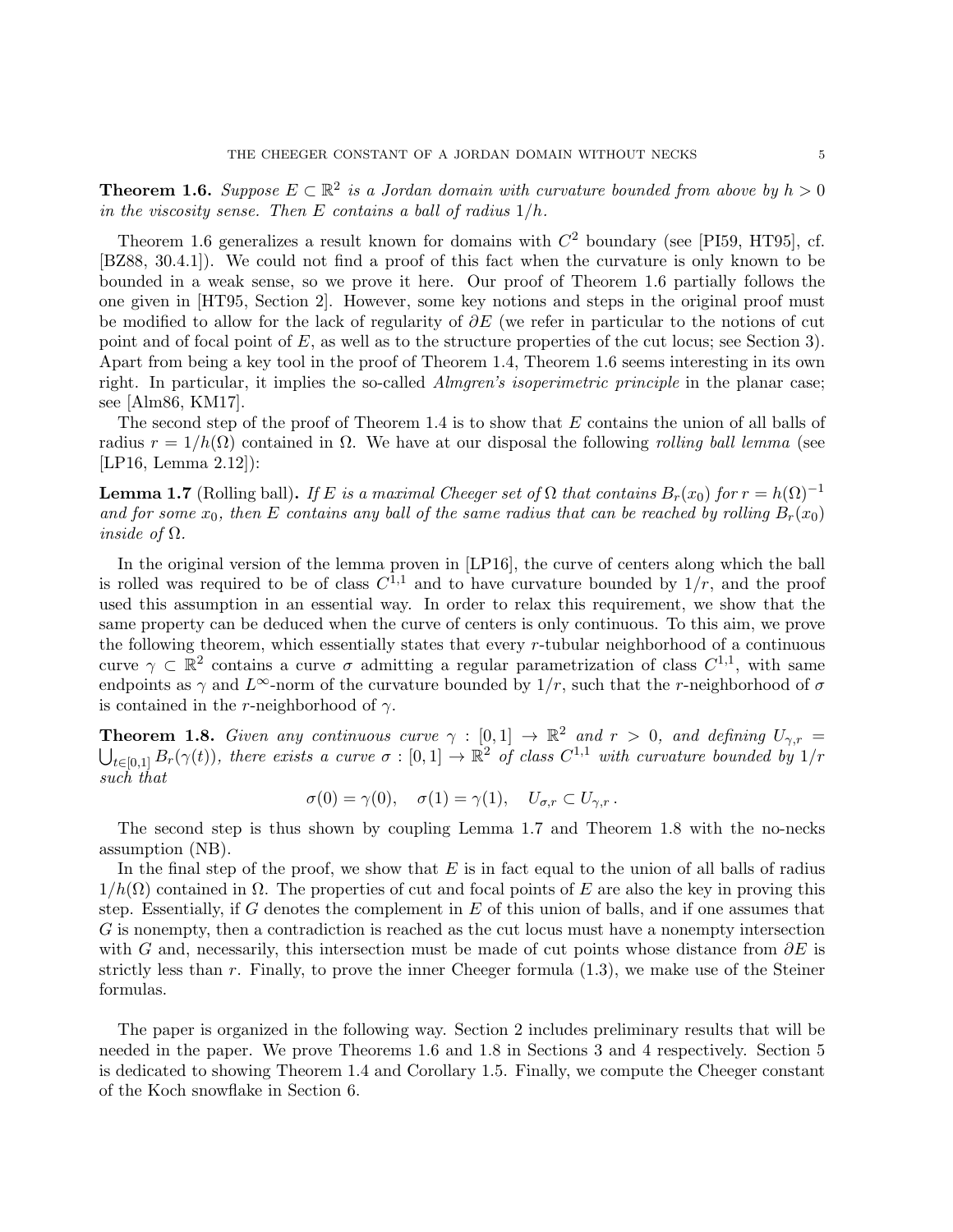## 2. Preliminaries

### 2.1. Curvature bounds in the variational and viscosity sense.

**Definition 2.1** (Curvature bounded from above in the variational sense). Given  $h \in L^1_{loc}(\mathbb{R}^2)$ , a set of locally finite perimeter  $E \subset \mathbb{R}^2$  has variational curvature bounded above by h if there exists  $r_0 > 0$  such that, for all  $0 < r < r_0$ ,  $x_0 \in \mathbb{R}^2$ , and  $F \subset E$  with  $F \Delta E \subset \subset B_r(x_0)$ , we have

$$
P(E; B_r(x_0)) \le P(F; B_r(x_0)) + \int_{E \setminus F} h(x) dx.
$$

**Lemma 2.2.** A Cheeger set E of  $\Omega$  has variational curvature bounded above by  $h(\Omega)$ .

*Proof.* A Cheeger set  $E$  minimizes the energy

$$
I(E) = P(E) - h(\Omega)|E|
$$

among all sets  $F \subset E$ . Rearranging the inequality  $I(E) \leq I(F)$ , we find

$$
P(E) \le P(F) + h(\Omega)(|E| - |F|) = P(F) + \int_{E \setminus F} h(\Omega) dx.
$$

 $\Box$ 

Up to a modification by a set of Lebesgue measure zero, we may assume that  $\overline{\partial^*E} = \partial E$  for a set of finite perimeter  $E$ . We will make this assumption throughout the paper.

**Definition 2.3** (Curvature bounded from above in the viscosity sense). Given a constant  $h > 0$ , a set  $E \subset \mathbb{R}^2$  has curvature bounded above by h at  $x \in \partial E$  in the viscosity sense if the following holds. Suppose A is a circular arc that locally touches E from outside at x, that is,  $x \in \partial E$  is contained in the relative interior of  $A \subset \partial B_r(y)$  and, for some  $\varepsilon > 0$ , one has  $E \cap B_{\varepsilon}(x) \subset B_r(y)$ . Then A is an arc of curvature at most h, that is,  $r \geq 1/h$ .

**Lemma 2.4.** If E has variational mean curvature bounded from above by a constant  $h > 0$ , then E has curvature bounded from above by h in the viscosity sense at every point  $x \in \partial E$ .

*Proof.* Up to rescaling we may assume that  $h = 1$ , i.e.,

$$
P(E) - |E| \le P(F) - |F| \qquad \text{for all } F \subset E. \tag{2.1}
$$

Arguing by contradiction, we assume that there exist  $x_0, y_0 \in \mathbb{R}^2$ ,  $\varepsilon > 0$  and  $0 < r < 1$ , such that  $x_0 \in \partial E \cap \partial B_r(y_0)$  and  $\partial E \cap B_\varepsilon(x_0) \setminus \{x_0\} \subset B_r(y_0)$ . Up to an isometry, we have  $y_0 = (0,0)$ and  $x_0 = (0, r)$ . In the infinite strip  $S = (-1, 1) \times \mathbb{R}$  we consider the unit vector field  $g(x_1, x_2) =$  $(x_1, \sqrt{1-x_1^2})$  with divergence constantly equal to one. Consider the one-parameter family of unit half-circles

$$
A_t = \left\{ (x_1, x_2) : |x_1| < 1, \ x_2 = t + \sqrt{1 - x_1^2} \right\}, \quad t \in \mathbb{R},
$$

which foliates S (notice that g is normal to  $A_t$  for all t). Let  $t_0$  be such that  $x_0 \in A_{t_0}$ . For any  $t \in (t_0 - \varepsilon, t_0)$  we set

$$
E_t = (E \setminus B_{\varepsilon}(x_0)) \cup (E \cap B_{\varepsilon}(x_0) \cap \{x \in S : x \text{ lies below } A_t\}).
$$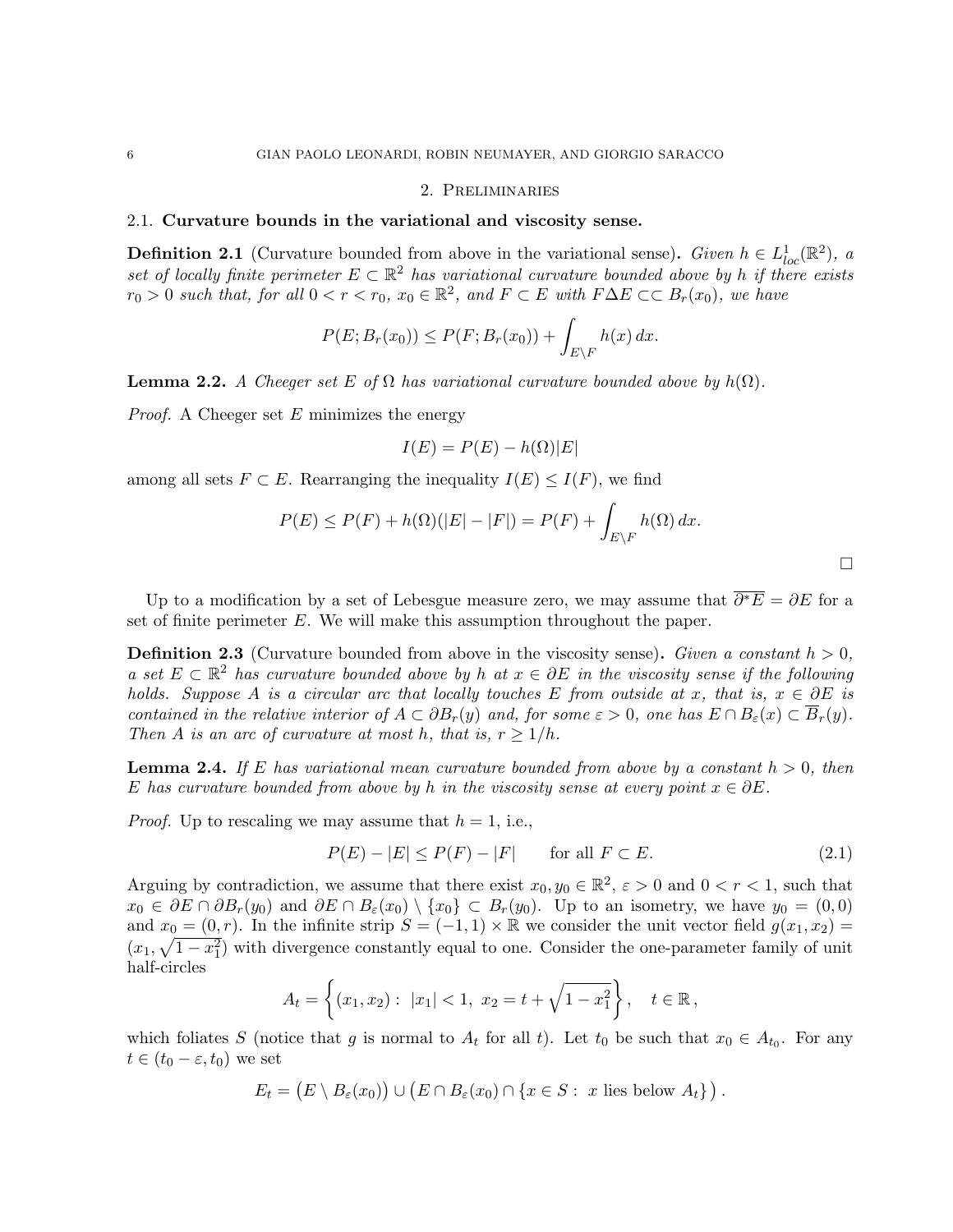Note that  $E_{t_0} = E$  because  $A_{t_0}$  is outside  $B_r$ , while in general  $E_t \subset E$ . By the divergence theorem, for almost every  $t \in (t_0 - \varepsilon, t_0)$  we get

$$
|E \setminus E_t| = \int_{E \setminus E_t} \operatorname{div} g = \int_{\partial_{t,+} E \cap B_{\varepsilon}(x_0)} g \cdot \nu_E - \mathcal{H}^1(E \cap A_t \cap B_{\varepsilon}(x_0)),
$$

where  $\partial_{t,+}E$  denotes the set of points in  $\partial E$  that belong to S and stay below  $A_t$ . Since  $|g|=1$ , this last computation shows in particular that

$$
|E \setminus E_t| < \mathcal{H}^1(\partial_{t,+} E \cap B_{\varepsilon}(x_0)) - \mathcal{H}^1(E \cap A_t \cap B_{\varepsilon}(x_0)).\tag{2.2}
$$

Notice that the previous inequality is always strict since otherwise each connected component of  $\partial_{t,+}E$  is contained in some arc  $A_{t}$ , but then necessarily  $t' = t$  and thus  $x_0$  cannot be a point of  $\partial E$ , that is, a contradiction. Now we set

$$
a = \mathcal{H}^1(E \cap A_t \cap B_{\varepsilon}(x_0)), \qquad b = \mathcal{H}^1(\partial_{t,+} E \cap B_{\varepsilon}(x_0)),
$$

and estimate  $P(E_t)$  and  $|E_t|$  using (2.2):

$$
|E_t| = |E| - |E \setminus E_t| > |E| - (b - a), \qquad P(E_t) = P(E) - (b - a).
$$

Together, these imply that

$$
P(E_t) - |E_t| < P(E) - |E| \,,
$$

which contradicts  $(2.1)$ .

# 2.2. Regularity, area bounds, and topological properties of planar Cheeger sets.

We start recalling some well-known facts about planar Cheeger sets (see, for instance, [LP16]).

**Proposition 2.5.** Let  $\Omega \subset \mathbb{R}^2$  be open, bounded and connected, and let E be a Cheeger set of  $\Omega$ . Then the following properties hold:

- (i) the free boundary of E, i.e.  $\partial E \cap \Omega$ , is analytic and has constant curvature equal to  $h(\Omega)$ , hence  $\partial E \cap \Omega$  is a union of arcs of circle of radius  $r = h^{-1}(\Omega)$ ;
- (ii) any arc in  $\partial E \cap \Omega$  cannot be longer than  $\pi r$ ;
- (iii) if an arc in  $\partial E \cap \Omega$  meets  $\partial \Omega$  at a regular point of  $\partial \Omega$ , then they must meet tangentially;
- (iv) the area of  $E$  is bounded from below as follows:

$$
|E| \ge \pi \left(\frac{2}{h(\Omega)}\right)^2.
$$
\n(2.3)

**Definition 2.6.** Let  $\Omega \subset \mathbb{R}^2$  be an open bounded set. We say that  $\partial \Omega$  is locally homeomorphic to an interval if there exist  $r_0 > 0$  and a modulus of continuity  $\omega_0$  such that for any  $y_1, y_2 \in \partial\Omega$  with  $|y_1 - y_2| < r_0$ , one can find an open set U containing  $y_1, y_2$  with  $\text{diam}(U) \leq \omega_0(|y_1 - y_2|)$  such that  $\partial\Omega \cap U$  is homeomorphic to an open interval.

The following proposition shows that the boundary of every Jordan domain is locally homeomorphic to an interval in the sense of Definition 2.6.

## **Proposition 2.7.** If  $\Omega$  is a Jordan domain, then  $\partial\Omega$  is locally homeomorphic to an interval.

*Proof.* By definition of Jordan curve, there exists a homeomorphism  $\gamma : \partial B_1 \to \partial \Omega$ . By the Jordan-Schoenflies theorem, this can be extended to a homeomorphism  $\Gamma : \mathbb{R}^2 \to \mathbb{R}^2$  such that  $\Gamma(\partial B_1) = \partial \Omega$  and  $\Gamma(B_1) = \Omega$ . The restriction of  $\Gamma$  to  $B_2$  is uniformly continuous, hence there exists a modulus of continuity  $\eta$  such that the diameter of  $\Gamma(B_t(x))$  is bounded by  $\eta(t/2)$ , for all  $B_t(x) \subset B_2$ . One can then choose  $t_0 > 0$  and a finite covering  $\{B_{t_0}(x_1), \ldots, B_{t_0}(x_N)\}$  of  $\partial B_1$ , with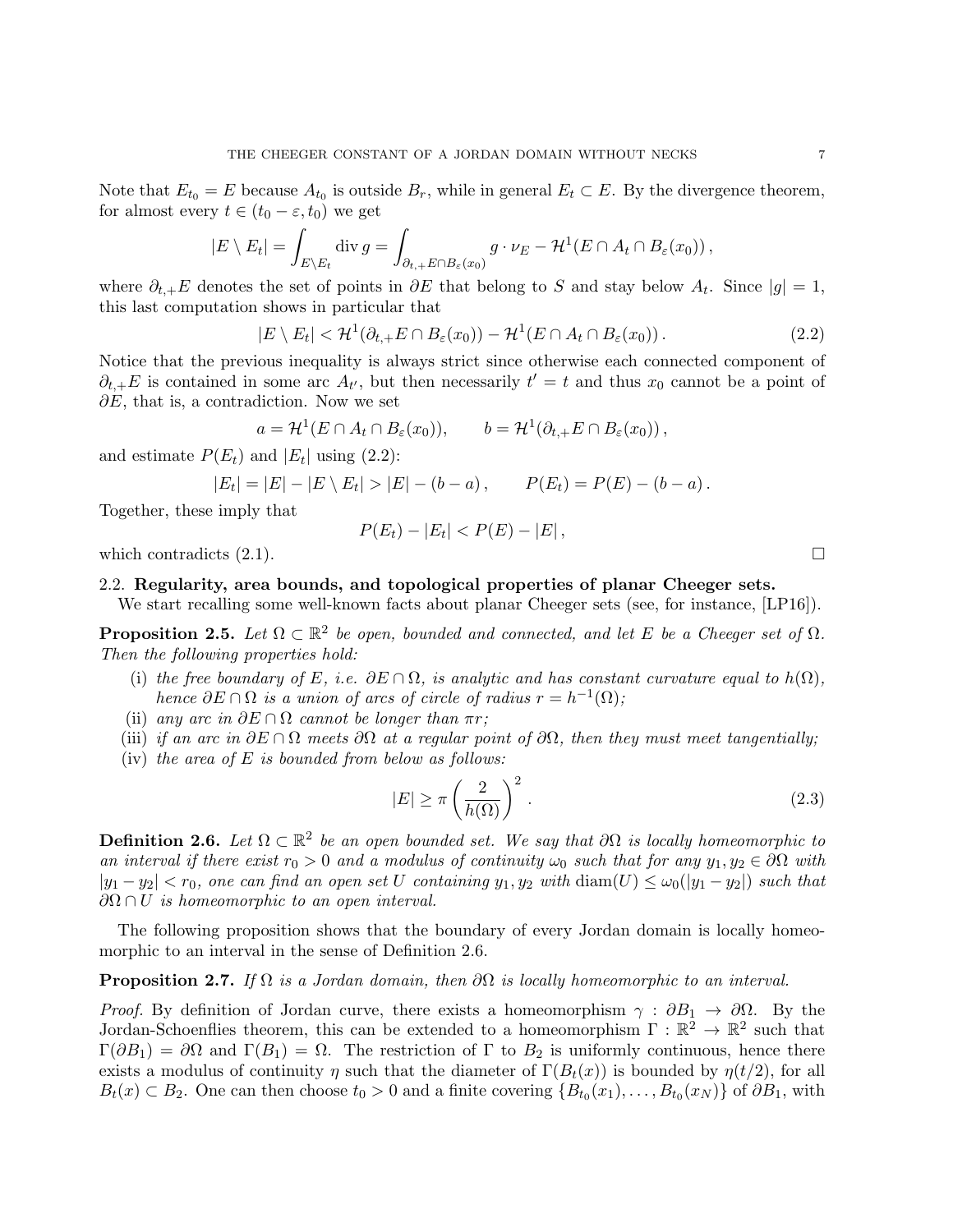$x_i \in \partial B_1$  for all j, such that  $B_t(x) \cap \partial B_1$  is homeomorphic to an open interval for all  $x \in \partial B_1$  and  $0 < t < 2t_0$ . Note that the continuous function  $\delta(z) = \min\{|z - x_j| : j = 1, \ldots, N\}$  has maximum value  $t_0 - \varepsilon$  on  $\partial B_1$  for some  $\varepsilon > 0$ . So, if  $|z_1 - z_2| < \varepsilon$ , then  $z_1, z_2 \in B_{t_0}(x_j)$  for some j. The uniform continuity of  $\Gamma^{-1}$  on  $\Gamma(B_2)$  then ensures that there exists  $r > 0$  such that if  $|y_1 - y_2| < r$ for  $y_1, y_2 \in \partial \Omega$ , then  $y_1, y_2 \in \Gamma(B_{t_0}(x_j))$  for some  $j \in \{1, ..., N\}$ . Let  $r_0$  be the supremum of all such  $r > 0$ . Then, for  $d < r_0$ , setting

$$
\omega(d) = \sup \left\{ \eta(t) : t = |\Gamma^{-1}(y_1) - \Gamma^{-1}(y_2)|, y_i \in \partial \Omega, d = |y_1 - y_2| \right\},
$$
  
\n
$$
t_{1,2} = |\Gamma^{-1}(y_1) - \Gamma^{-1}(y_2)|, \quad x_1 = \Gamma^{-1}(y_1), \quad U = \Gamma(B_{2t_{1,2}}(x_1)),
$$

one has that  $y_1, y_2 \in U$ ,  $\text{diam}(U) \leq \omega(|y_1 - y_2|)$ , and that  $\partial \Omega \cap U = \Gamma(B_{2|y_1-y_2|}(y_1) \cap \partial B_1)$  is homeomorphic to an open interval, as desired.

**Remark 2.8.** We observe that the converse of Proposition 2.7 is also true, namely, that every bounded open set whose boundary is locally homeomorphic to an open interval is enclosed by a finite family of pairwise disjoint Jordan curves.

Before going on we recall the definition of *P-indecomposability*. We say that a set of finite perimeter E is P-indecomposable if, whenever F and G are measurable sets such that  $E = F \cup G$ and  $P(E) = P(F) + P(G)$ , then necessarily  $|F| \cdot |G| = 0$ . It is possible to prove that every set of finite perimeter is a countable union of mutually disjoint, P-indecomposable sets. Note that a P-indecomposable component of a Cheeger set is itself a Cheeger set.

**Proposition 2.9.** Suppose  $\Omega \subset \mathbb{R}^2$  is an open bounded set such that  $\partial\Omega$  is a finite union of pairwise disjoint Jordan curves. Then, for any Cheeger set E of  $\Omega$ ,  $\partial E$  is a finite union of pairwise disjoint Jordan curves.

*Proof.* Let E be a Cheeger set in  $\Omega$  and let  $x \in \partial E$ . It suffices to find an open neighborhood U of x and a continuous injective curve  $\gamma$  such that  $\partial E \cap U = \text{Im}(\gamma)$ . The free boundary  $\partial E \cap \Omega$ is analytic by Proposition 2.5(i). Now, let  $x \in \partial E \cap \partial \Omega$ . By Proposition 2.7, there are an open neighborhood U of x with arbitrarily small diameter and a simple parametric curve  $\sigma: I \to \mathbb{R}^2$ , with  $I = (-1, 1)$ , such that  $\sigma(I) = \partial \Omega \cap U$  and  $\sigma(0) = x$ . So, if  $x \in \partial E \cap \partial \Omega \setminus \partial E \cap \Omega$ , then up to a reparametrization, we can take  $\gamma(t) = \sigma(t)$  for t close to 0. This proves the claim in a possibly smaller neighborhood  $\tilde{U} \subset U$  of x. We now consider the case  $x \in \partial E \cap \partial \Omega \cap (\overline{\partial E \cap \Omega})$ , which we split in two steps.

Step one. Up to choosing a smaller neighborhood U of x, the connected components of  $\partial E \cap \Omega \cap U$ are circular arcs with radius  $r = 1/h(\Omega)$  that satisfy the following properties:

- (i) if  $\alpha$  is a connected component of  $\partial E \cap \Omega \cap U$  such that  $dist(x, \alpha) \leq dist(x, U^c)/2$ , then both endpoints of  $\alpha$  belong to  $\sigma(I)$ , up to a possible exception of a finite number of arcs with no more than one endpoint on  $\sigma(I)$ ;
- (ii) if  $\alpha \subset \partial E \cap \Omega \cap U$  has both endpoints on  $\sigma(I)$ , and if  $a_i = \sigma(t_i)$  for  $i = 1, 2$  denote the endpoints of  $\alpha$ , then either  $t_1, t_2 \leq 0$  or  $t_1, t_2 \geq 0$  (in other words, the two endpoints lie on the same "side" of  $\sigma$  with respect to  $\sigma(0) = x$ );
- (iii) let  $\alpha, \beta \subset \partial E \cap \Omega \cap U$  denote two distinct arcs with all endpoints on  $\sigma(I)$  and let  $a_i = \sigma(t_i)$ and  $b_i = \sigma(s_i)$ ,  $i = 1, 2$ , respectively denote the endpoints of  $\alpha$  and  $\beta$ . Then, assuming without loss of generality that  $t_1 < t_2$  and  $s_1 < s_2$ , we either have  $t_2 \leq s_1$  or  $s_2 \leq t_1$ .

Indeed, if an endpoint of an arc  $\alpha \subset \partial E \cap \Omega \cap U$  does not lie in  $\sigma(I)$ , then it must lie in  $U^c$ . Hence, if  $\alpha$  has at least an endpoint lying in  $U^c$  and  $B_r(x) \cap \alpha$  is nonempty, where  $r = \text{dist}(x, U^c)/2$ ,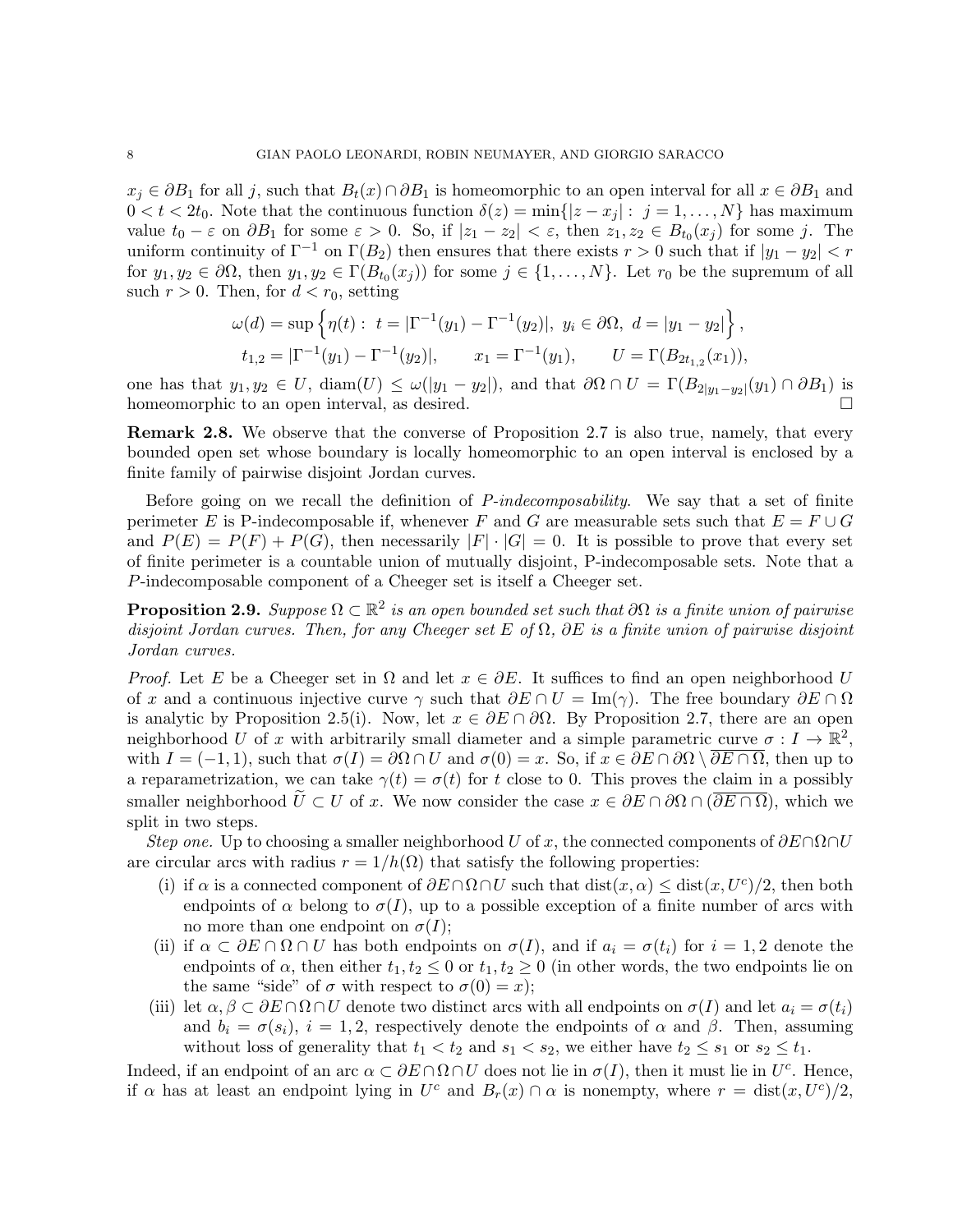

FIGURE 3. The cut from  $\alpha_2$  to  $\alpha_3$  adds the gray area to the competitor producing a better Cheeger ratio.

then the length of  $\alpha$  is at least r. As E has finite perimeter, there can only be finitely many such arcs; up to decreasing the diameter of  $U$ , this proves (i). To prove (ii), assume that there exists  $\alpha \subset \partial E \cap U \cap \Omega$  with endpoints  $a_1 = \sigma(t_1)$  and  $a_2 = \sigma(t_2)$  such that  $t_1 < 0 < t_2$ . Concatenating the curves  $\alpha$  and  $\sigma([t_1, t_2])$ , we obtain a Jordan curve  $\gamma$  that encloses a domain D. Since x belongs to the closure of  $\partial E \cap \Omega$  but does not belong to  $\alpha$ , it follows that  $D \cap E$  has positive measure. On the other hand,  $D \cap E$  is also a P-indecomposable component of E, thus it is a Cheeger set of  $\Omega$ . Since the Jordan curve  $\gamma$  is contained in U and U has an arbitrarily small diameter, we reach a contradiction with the volume lower bound (2.3). Finally, (iii) is shown by arguing as in the proof of (ii).

Step two. We first show that x cannot be the endpoint of  $m \geq 3$  connected components  $\alpha_1, \ldots, \alpha_m$  of  $\partial E \cap \Omega \cap U$ . Assume for contradiction that  $m \geq 3$  such arcs meet at x, choose  $t > 0$  such that  $B_t(x) \subset U$ , and denote by  $q_j$  the intersection of  $\alpha_j$  with  $\partial B_t(x)$ , for  $j = 1, \ldots, m$ . Assume without loss of generality that the  $q_i$  s are ordered with respect to the standard, positive orientation of  $\partial B_t(x)$ , and that the arc of  $\partial B_t(x)$  between  $q_1$  and  $q_2$  is contained in E; this can be always guaranteed up to reversing the orientation and consistently relabeling the points. Let  $\theta_{12}$  be the angle of the sector containing  $\alpha_1, \alpha_2$  spanned by the half-tangents to  $\alpha_1$  and  $\alpha_2$  at x. Observe that  $\theta_{12} \geq \pi$ , otherwise we could "cut the angle" to produce an admissible variation of E that would decrease the quotient  $P(E)/|E|$ . Now, the arc  $\alpha_3$  must be tangent to  $\alpha_2$  at x, otherwise we could again produce a better competitor by perturbing the Cheeger set by cutting the angle  $\theta_{31}$  formed by the half-tangents to  $\alpha_3$  and  $\alpha_1$ . However, we can now shortcut  $\alpha_2 \cup \alpha_3$  near x as depicted in Figure 3, producing a competitor with reduced perimeter and increased area.

Thus, either x is the endpoint of exactly two arcs or it is the endpoint of at most one arc. We use the properties proved in Step one to provide a suitable local parametrization of the boundary. By Step one, the set  $\partial E \cap \Omega \cap U$  is given by the union of at most two families  $\{\alpha_j\}_j$  and  $\{\beta_j\}_j$  of arcs, with endpoints equal to, respectively,  $a_{j,1} = \sigma(t_{j,1}), a_{j,2} = \sigma(t_{j,2}), b_{j,1} = \sigma(s_{j,1}), b_{j,2} = \sigma(s_{j,2}).$  Of course, when  $x$  is the endpoint of exactly one arc (respectively, two arcs) then at least one of these two (respectively, both) families have a single element, but the subsequent argument is not affected by this possibility. We thus assume without loss of generality that both families contain countably many elements. By properties (ii) and (iii) proved in Step one, and setting  $A_j = (t_{j,1}, t_{j,2})$  and  $B_j = (s_{j,1}, s_{j,2}),$  we deduce that

$$
t_{j,i} \leq 0 \leq s_{j,i}
$$
 and  $A_j \cap A_k = B_j \cap B_k = \emptyset$ ,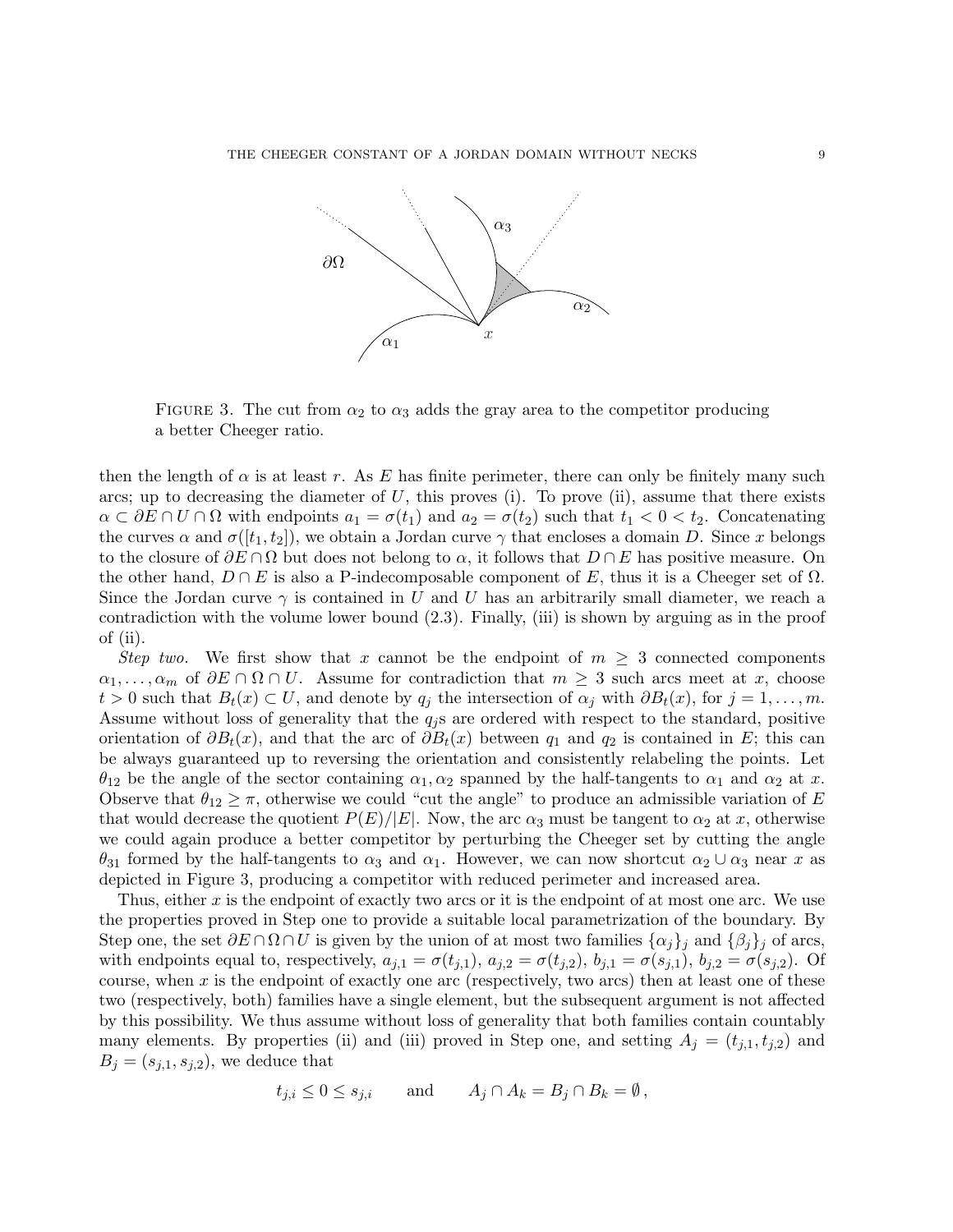for all  $j \neq k \in \mathbb{N}$  and  $i = 1, 2$ . It is then clear how to define a parametrization of  $\partial E \cap U$ by concatenating circular arcs with pieces of  $\sigma$ . To do this, we may assume that every arc  $\alpha_i$ (respectively,  $\beta_i$ ) is parametrized over the interval  $A_i$  (respectively,  $B_i$ ), so that we can define for  $t \in (-1, 1)$ 

$$
\gamma(t) = \begin{cases} \alpha_j(t) & \text{if } t \in A_j, \\ \beta_j(t) & \text{if } t \in B_j, \\ \sigma(t) & \text{if } t \notin \bigcup_{j \in \mathbb{N}} (A_j \cup B_j). \end{cases}
$$

It is easy to check that  $\gamma$  is well-defined in  $(-1, 1)$  and provides a continuous, injective parametrization of  $\partial E \cap U$ . This completes the proof of the proposition tion of  $\partial E \cap U$ . This completes the proof of the proposition.

**Proposition 2.10.** Suppose  $\Omega \subset \mathbb{R}^2$  is open, bounded, and simply connected with  $|\partial \Omega| = 0$ . Then any Cheeger set E of  $\Omega$  is Lebesgue-equivalent to a finite union of simply connected open sets.

*Proof. Step one.* We show that E is Lebesgue-equivalent to the set  $E<sup>°</sup>$  of its interior points. It is enough to check that, given a sequence  $\{\Omega_i\}_{i\in\mathbb{N}}$  of open subsets that are relatively compact in  $\Omega$ with  $\Omega = \bigcup_{j \in \mathbb{N}} \Omega_j$ , one has

$$
|(E \setminus E^{\circ}) \cap \Omega_j| = 0 \qquad \text{for all } j. \tag{2.4}
$$

Indeed, if we combine (2.4) with the assumption  $|\partial\Omega|=0$  we get

$$
|E \setminus E^{\circ}| \leq |\partial E \cap \partial \Omega| + \sum_{j \in \mathbb{N}} |(E \setminus E^{\circ}) \cap \Omega_j| = 0.
$$

On the other hand, (2.4) holds since  $\partial E \cap \Omega_i$  coincides with the intersection of a finite union of circular arcs with  $\Omega_i$ , thus in particular  $|\partial E \cap \Omega_i| = 0$  for all j.

Step two. Let  $G = \Omega \setminus E$ . We show the following fact: if G' is a P-indecomposable component of  $G$  then

$$
P(G';\Omega) < P(G')\,.
$$

Otherwise, if  $P(G'; \Omega) = P(G')$ , we would have

$$
P(E \cup G') = P(E \cup G'; \partial \Omega) + P(E \cup G'; \Omega)
$$
  
\n
$$
\leq P(E; \partial \Omega) + P(E; \Omega) + P(G'; \Omega) - 2\mathcal{H}^1(\partial^* E \cap \partial^* G' \cap \Omega)
$$
  
\n
$$
= P(E) - \mathcal{H}^1(\partial^* E \cap \partial^* G' \cap \Omega)
$$
  
\n
$$
\leq P(E),
$$

which would in turn contradict the fact that E is a Cheeger set, as  $|E \cup G'| > |E|$ .

Step three. Assuming E open according to Step one, we let  $\gamma$  be a nontrivial simple closed curve contained in E and let F be the bounded subset of  $\mathbb{R}^2$  with  $\partial F = \gamma$ . Note that F is compactly contained in  $\Omega$  since its closure is a compact set with boundary  $\partial F = \gamma$  at a positive distance from  $\partial E$ . We want to prove that F is compactly contained in E as well, which amounts to showing that  $|F \cap G| = 0$ . Argue by contradiction and suppose  $|F \cap G| > 0$ . Since  $\gamma$  is at a positive distance from  $\partial E$ ,  $F \cap G \supseteq G'$  for some P-indecomposable component G' of G. Then, as  $G' \subset F \subset\subset \Omega$ , a contradiction is reached by Step two.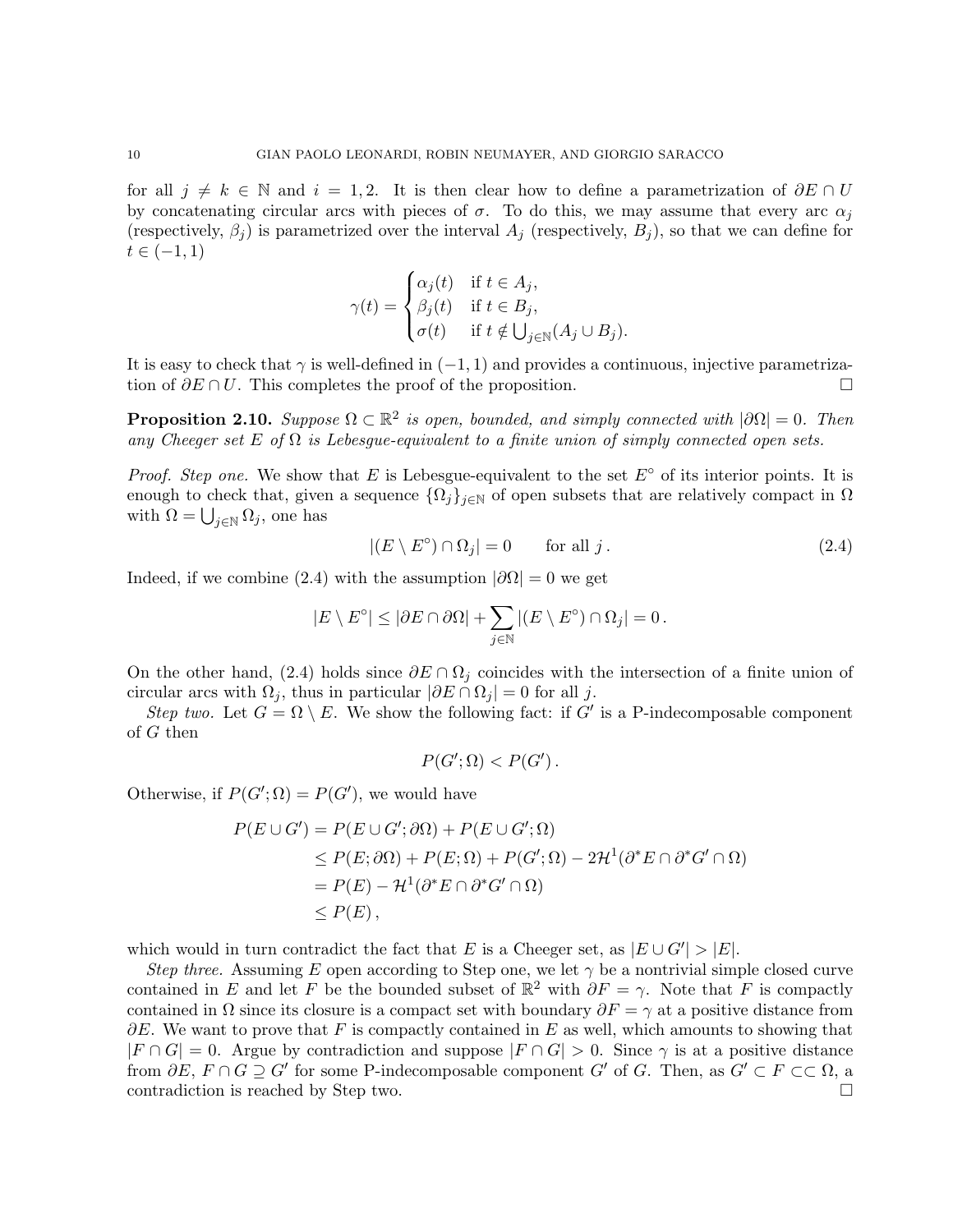2.3. Sets with positive reach and Steiner's formulas. Given  $A \subset \mathbb{R}^n$ , the parallel set of A at distance  $r$  is defined by

$$
A_r = \{ x \in \mathbb{R}^n : \text{dist}(x, A) \le r \}.
$$

For a convex set  $A \subset \mathbb{R}^n$ , the Hausdorff d-dimensional measure of  $A_r$  can be expressed as a degreed polynomial in r with coefficients depending on A for any  $r > 0$ . This was originally shown in [Ste40], cf. [Sch14]. For  $n = d = 2$ , this polynomial takes the form

$$
|A_r| = |A| + rP(A) + \pi r^2.
$$
\n(2.5)

Polynomial expansions of the same type were shown for  $C^2$  sets in [Wey39] for  $r > 0$  sufficiently small. If  $A \subset \mathbb{R}^2$  is simply connected and of class  $C^2$  (actually,  $C^{1,1}$  will suffice), then the expansion holds in the same form (2.5). In [Fed59], Federer gave a unified treatment of this theory with the introduction of sets of positive reach. He defined the reach of a set A to be

reach $(A)$  = sup $\{r : \text{ if } x \in A_r, \text{ then } x \text{ has a unique projection onto } A\}$ 

and showed a polynomial expansion for  $|A_r|$  for  $0 < r <$  Reach $(A)$ .

If  $A \subset \mathbb{R}^2$  is simply connected with positive reach, the proof of this polynomial expansion is fairly simple. For any  $0 < t < \text{reach}(A)$ ,  $A_t$  is a simply connected set of class  $C^{1,1}$ . Hence,  $(2.5)$ holds for  $A_t$ , that is, for  $t < r$ ,

$$
|A_r| - |A_t| = (r - t)P(A_t) + \pi(r - t)^2.
$$
\n(2.6)

Since  $\lim_{t\to 0^+} |A_t| = |A|$ , it follows that  $\lim_{t\to 0^+} P(A_t) = c_A$  exists. Hence, taking  $t \to 0^+$  in (2.6), we see that (2.5) holds for A with  $c_A$  replacing P(A). And actually, dividing (2.6) by  $r - t$ , then letting  $t \to 0^+$  and  $r \to 0^+$  respectively, it follows that  $c_A = \mathcal{M}_o(A)$ , where the outer Minkowski content<sup>1</sup>  $\mathcal{M}_o(A)$  of A is defined by

$$
\mathcal{M}_o(A) = \lim_{r \to 0^+} \frac{|A_r| - |A|}{r}.
$$

So, if  $A \subset \mathbb{R}^2$  is a simply connected set with positive reach, then

$$
|A_r| = |A| + \mathcal{M}_o(A)r + \pi r^2 \qquad 0 < r < \text{reach}(A). \tag{2.7}
$$

Differentiating this identity, we also find that

$$
P(A_r) = \mathcal{M}_o(A) + 2\pi r \qquad 0 < r < \text{reach}(A). \tag{2.8}
$$

# 3. Proof of Theorem 1.6

The goal of this section is to prove Theorem 1.6. Throughout the section, we will make the following assumption:

$$
E \subset \mathbb{R}^2
$$
 is a Jordan domain with curvature bounded  
from above by 1 in the viscosity sense. (3.1)

By Proposition 2.7, we know that  $\partial E$  is locally homeomorphic to an interval. We thus set  $r_0$  as in Definition 2.6 and, without loss of generality, we assume  $\omega_0(r_0) < 1$  and  $r_0 < 1/4$ . In order to

<sup>&</sup>lt;sup>1</sup>Under certain regularity assumptions on A, the outer Minkowski content of A is equal to the perimeter of A; see [ACV08] for a treatment of the subject. In certain cases arising in our setting, these two quantities fail to coincide, but this is of no importance in our application.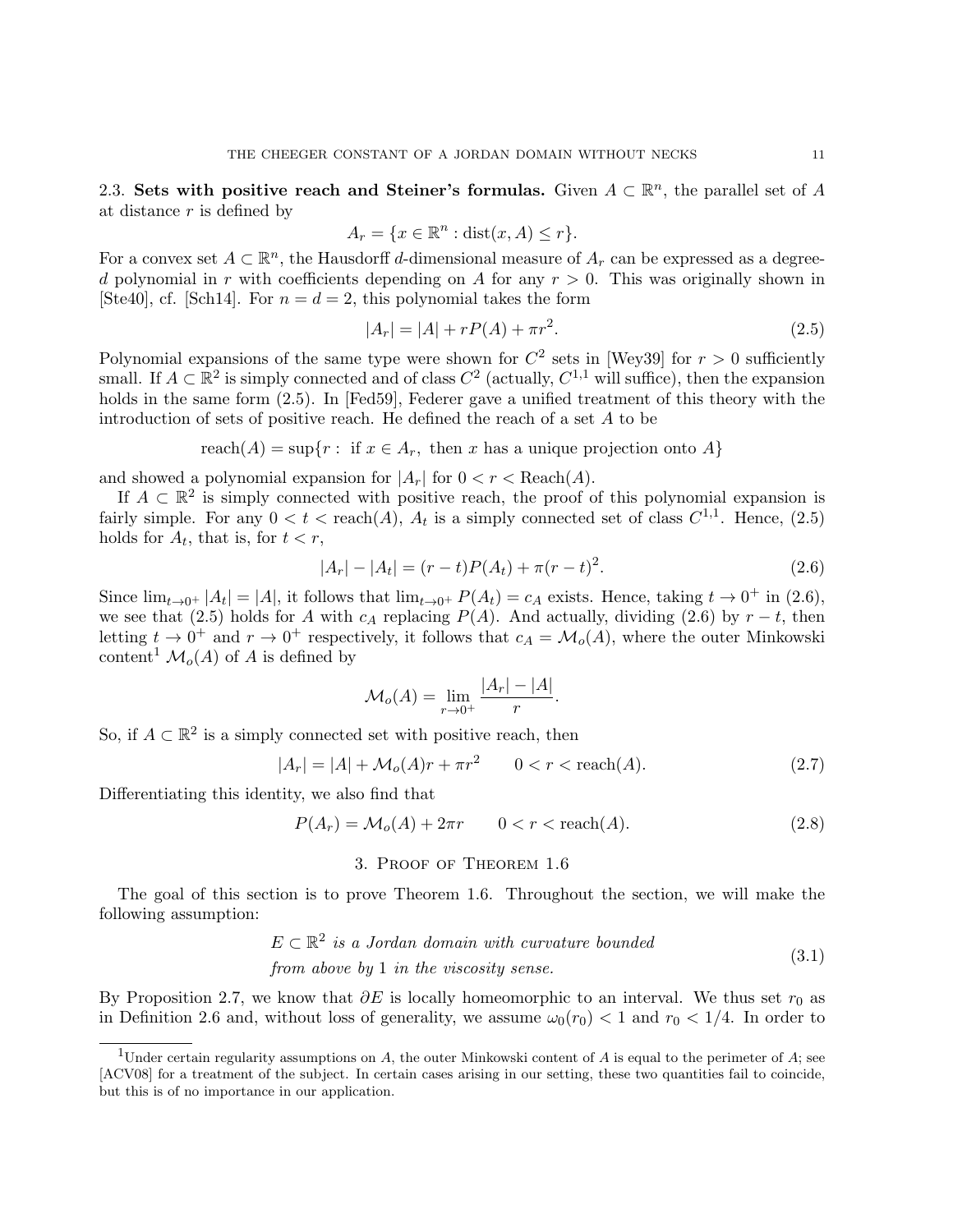prove Theorem 1.6, we must show that E contains at least one point x such that dist(x, $\partial E$ ) ≥ 1. For any  $x \in E$ , we define the projection set

$$
P_x = \{ y \in \partial E : \text{dist}(x, \partial E) = |x - y| \}.
$$
\n(3.2)

The following lemma will play a key role in what follows.

**Lemma 3.1.** Suppose  $E \subset \mathbb{R}^2$  satisfies (3.1). Suppose there exist  $x \in E$  and  $y_1, y_2 \in P_x$  such that  $0 < |y_1 - y_2| < r_0$ . Then dist $(x, \partial E) \ge 1$ .

*Proof.* Let  $\gamma \subset \partial E$  be the curve homeomorphic to a closed interval and connecting  $y_1$  and  $y_2$ , according to Definition 2.6. We assume for the sake of contradiction that  $\rho = \text{dist}(x, \partial E) < 1$ . Fix  $1 > r > \max(\rho, \omega_0(r_0))$ , set  $m = (y_1 + y_2)/2$ , and denote by  $\ell$  the line orthogonal to  $y_1 - y_2$  passing through m. Choose a point  $z \in \ell$  in such a way such that  $|z - y_1| = r$  and, for some  $t > 0$ ,

$$
q = m + t(m - z) \in \gamma \cap \ell. \tag{3.3}
$$

We remark that there are either one or two possible choices of  $z$ . Let  $A$  be the uniquely defined half of  $\partial B_r(z)$  which contains  $y_i$  for  $i = 1, 2$  and is symmetric with respect to  $\ell$ . We consider the translated arc  $A_s = A + sv$  with  $s \geq 0$  and  $v = m - z$ . Observe that  $A_s \cap \gamma$  is empty when s is sufficiently large. Moreover, the maximum distance of  $\gamma$  from the line  $\ell$  is bounded from above by  $\omega_0(r_0)$ , hence the distance of each endpoint of  $A_s$  from  $\gamma$  is bounded from below by  $r - \omega_0(r_0) > 0$ for all  $s \geq 0$ . Then, we let

$$
\tilde{s} = \inf\{s : s > 0, \ A_s \cap \gamma = \emptyset\}.
$$

The set  $F = \gamma \cap A_{\tilde{s}}$  is nonempty and consists of points in the relative interior of  $A_{\tilde{s}}$ . If  $\tilde{s} = 0$ , then  $y_1, y_2 \in F$ . Let p be the unique point of  $A \cap \ell$  and note that, since  $r > \rho$ , we have  $p \in B_\rho(x)$ . Then the point q defined in (3.3), which lies on the segment connecting m and p, is contained in  $B_{\rho}(x)$ . We thus reach a contradiction to the fact that  $\gamma \cap B_{\rho}(x)$  is empty. So,  $\tilde{s} > 0$ . Since F now only contains points in the relative interior of  $\gamma$ , there exists  $w \in F$  such that  $A_{\tilde{s}}$  touches E locally from outside at w. This contradicts the bound on the curvature of E in the viscosity sense. outside at w. This contradicts the bound on the curvature of  $E$  in the viscosity sense.

We introduce the following definitions:

**Definition 3.2.** Let  $x \in E$ . Given  $y \in P_x$ , we let  $z_{x,y}(t) := x + t(x - y)$ .

(1) We call x a cut point if there exists  $y \in P_x$  such that

$$
\sup \{ t : |z_{x,y}(t) - y| = \text{dist}(z_{x,y}(t), \partial E) \} = 0.
$$

(2) We call x a focal point if there exists  $y \in P_x$  such that

sup {t : y is a local minimizer of dist( $z_{x,y}(t)$ , ·) among points in  $\partial E$ } = 0.

We call such a  $y \in P_x$  a focal projection of x.

We let  $\mathcal C$  denote the set of cut points of  $E$ . Note that any focal point is also a cut point. Furthermore, if  $\#P_x > 1$ , then x is a cut point, and if  $\#P_x = \infty$ , then x is a focal point. An example of the cut locus for a set is given in Figure 4.

Given  $\varepsilon > 0$  and  $y \in \partial E$ , we denote by  $\Sigma_{\varepsilon}(y)$  a portion of  $\partial E$  containing y with diameter less than  $\varepsilon$  that is homeomorphic to an open interval.

**Remark 3.3** (Geometric interpretation of focal points). Let x be a focal point and let  $y \in P_x$  be a focal projection. Let  $d = |x - y|$  and  $d_t = |z_{x,y}(t) - y|$ , so that  $y \in \partial B_d(x) \cap \partial B_{d_t}(z_{x,y}(t)) \cap \partial E$ . By the definition of focal point, we have

$$
\Sigma_{\varepsilon}(y) \cap B_d(x) = \emptyset, \qquad \Sigma_{\varepsilon}(y) \cap B_{d_t}(z_t) \neq \emptyset \qquad \text{for all } t > 0.
$$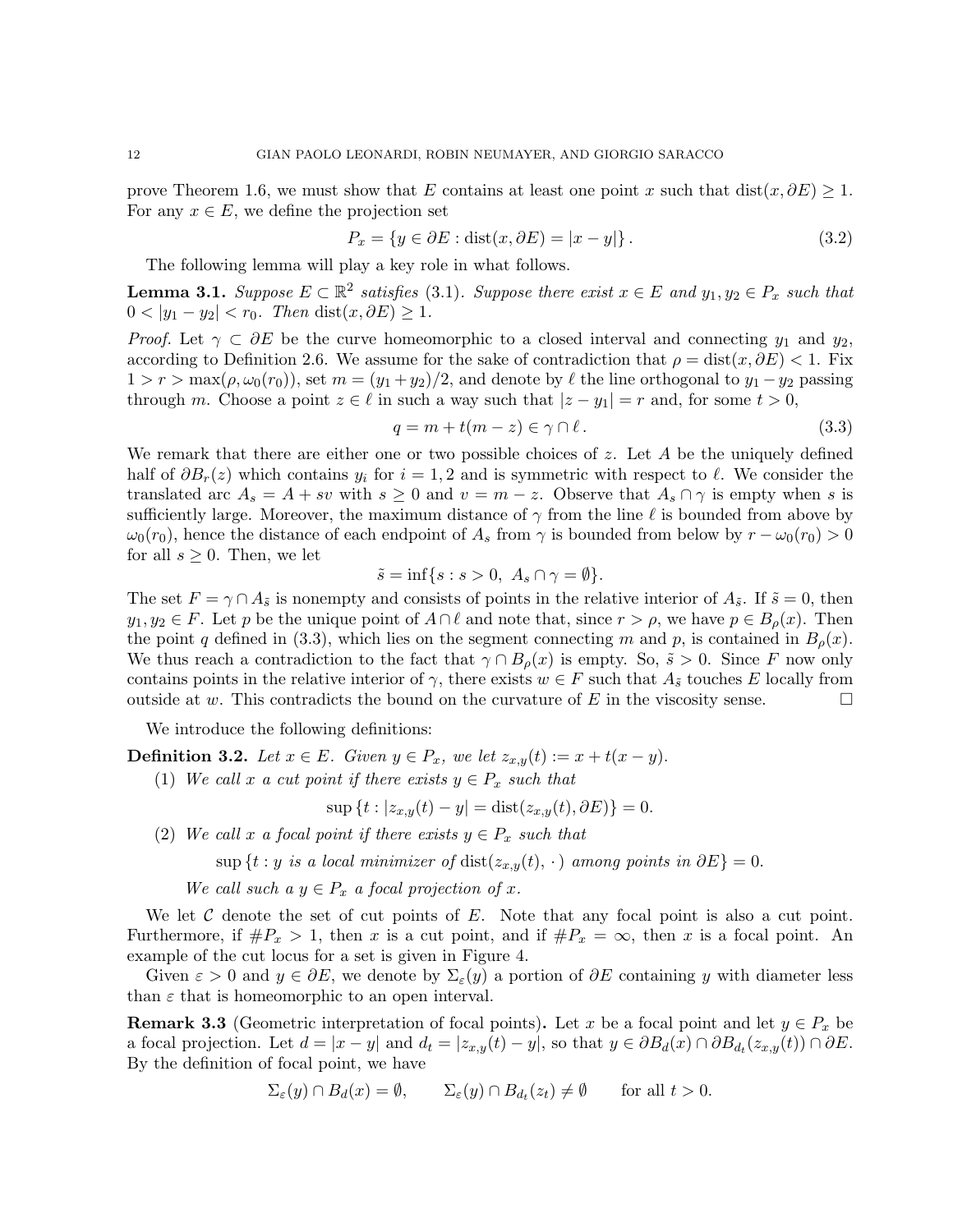

FIGURE 4. The 4 dashed lines form the cut locus  $\mathcal C$  of the depicted set. The point  $x_1$  is a focal point with unique projection, the point  $x_{\infty}$  is a focal point with infinite projections and the point  $x_4$  is a cut point with 4 projections. All the other points in  $\mathcal C$  have 2 projections.

Remark 3.4 (Nesting property). With the geometric interpretation of focal point in mind, we observe the following nesting property. If there exists  $\tau > 0$  such that  $y \in \partial E$  minimizes  $dist(z_{x,y}(\tau),\cdot)$  in  $\Sigma_{\varepsilon}(y)$ , then y also minimizes  $dist(z_{x,y}(t),\cdot)$  in  $\Sigma_{\varepsilon}(y)$  for all  $t < \tau$ . Indeed,  $\Sigma_{\varepsilon}(y)$ is disjoint from  $B_d(z_{x,y}(\tau))$  with  $d = |z_{x,y}(\tau) - y|$ , so it is also disjoint from the ball of smaller radius  $|z_{x,y}(t) - y|$  centered at  $z_{x,y}(t)$ , which is obviously contained in  $B_d(z_{x,y}(\tau))$ .

We have the following corollary of Lemma 3.1.

Corollary 3.5. Assume  $E \subset \mathbb{R}^2$  satisfies (3.1), and suppose  $x \in E$  is a cut point with  $dist(x, \partial E)$  < 1 and  $y \in P_x$ . For any  $0 < \varepsilon < r_0$ , with  $r_0$  as in Definition 2.6, there exists  $\delta_{\varepsilon} > 0$  such that every  $z \in B_{\delta_{\varepsilon}}(x)$  has a unique projection onto  $\Sigma_{\varepsilon}(y)$ .

*Proof.* Fix  $\delta_{\varepsilon} > 0$  small enough so that  $d_z = \text{dist}(z, \Sigma_{\varepsilon}(y)) < 1$  for all  $z \in B_{\delta_{\varepsilon}}(x)$ . Assume that  $y_1, y_2 \in \Sigma_{\varepsilon}(y) \cap \partial B_{d_z}(z)$  for some  $z \in B_{\delta_{\varepsilon}}(x)$ . This implies that  $|y_1 - y_2| \le \varepsilon < r_0$ . Hence,  $y_1 = y_2$ by Lemma 3.1.  $\Box$ 

Next, we show that focal points lie at distance at least 1 from  $\partial E$ .

**Lemma 3.6.** Suppose  $E \subset \mathbb{R}^2$  satisfies (3.1) and let  $r_0$  be as in Definition 2.6. If  $x \in E$  is a focal point, then dist $(x, \partial E) \geq 1$ .

*Proof.* Let  $y \in P_x$  be a focal projection for x. Let  $d = |x - y|$  and  $d_t = |z_{x,y}(t) - y|$ . We show that  $d_t \geq 1$  for all  $t > 0$ .

First, suppose that  $\Sigma_{\varepsilon}(y)$  is contained in  $B_{d_t}(z_{x,y}(t))$  for  $\varepsilon > 0$  sufficiently small. In this case,  $\partial B_{d_t}(z_{x,y}(t))$  in a neighborhood of y is a circular arc touching E from outside at y. So,  $d_t \geq 1$  as the curvature of  $E$  is bounded above by 1 in the viscosity sense.

Next, suppose that  $\Sigma_{\varepsilon}(y) \setminus \overline{B}_{d_t}(z_{x,y}(t))$  is nonempty for every  $\varepsilon > 0$ . Then, since x is a focal point, for  $\varepsilon < r_0$ , there exist distinct points  $y_1, y_2 \in \Sigma_{\varepsilon}(y) \cap \partial B_{d_t}(z_{x,y}(t))$  such that the following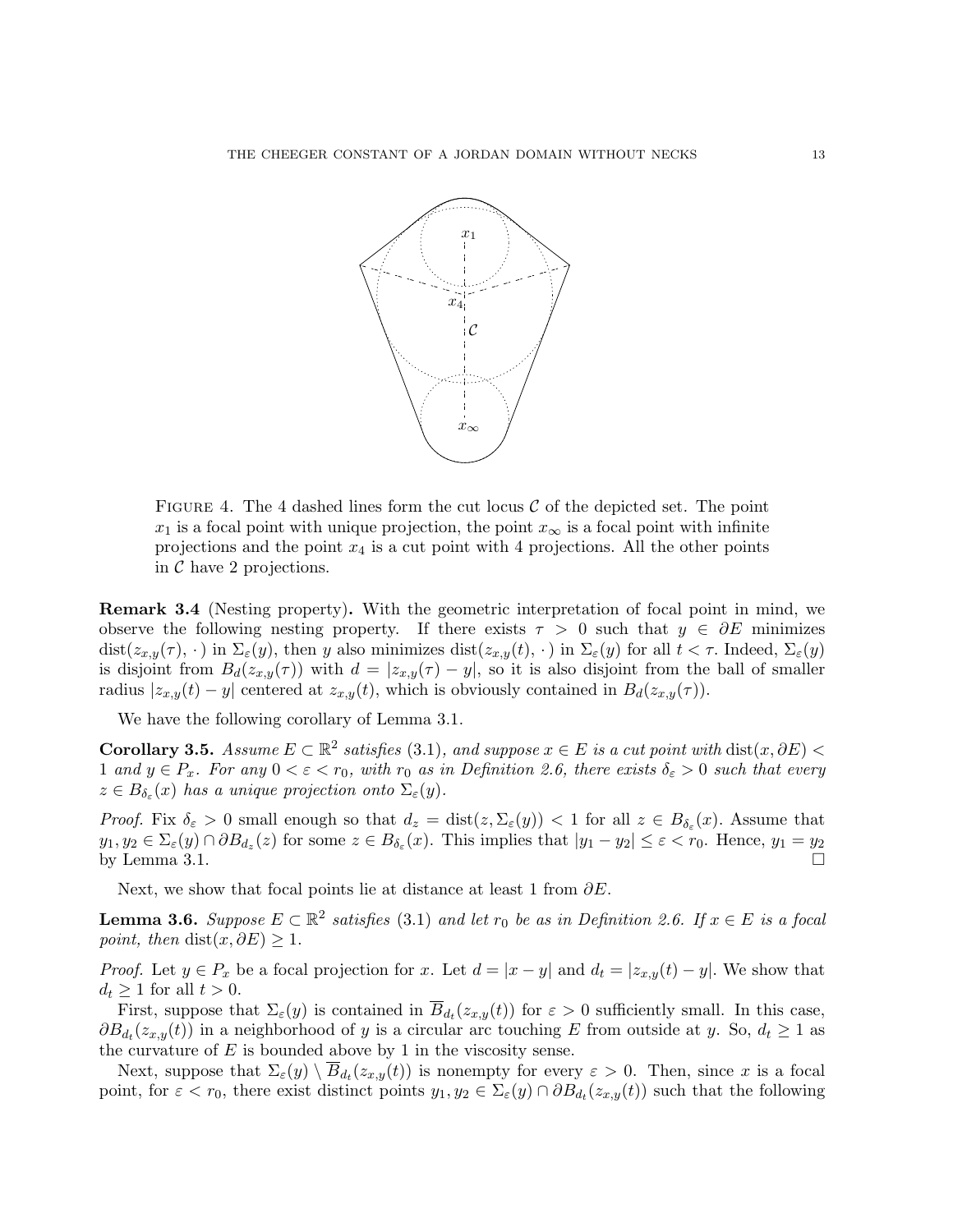property holds: if we let  $\gamma$  denote the subset of  $\Sigma_{\varepsilon}(y)$  that is homeomorphic to an interval and has endpoints  $y_1$  and  $y_2$ , then  $\gamma \cap B_{d_t}(z_{x,y}(t))$  is empty. Now, arguing by contradiction exactly as in the proof of Lemma 3.1 and taking  $r = \max\{d_t, r_0\}$ , we finally show that  $r \ge 1$ . As  $r_0 < 1/4$ , we determine that  $d_t \geq 1$ , concluding the proof.

**Lemma 3.7.** Suppose  $E \subset \mathbb{R}^2$  satisfies (3.1) and let  $x \in E$  be a cut point. Then at least one of the following alternatives holds:

- $(1)$   $#P_x > 1$ ,
- $(2)$  x is a focal point.

*Proof.* We show that if x is a cut point with  $\#P_x = 1$ , then x is necessarily a focal point. Let y be the unique point in  $P_x$ . We first prove the following claim: for all  $\varepsilon > 0$ , there exists  $t_{\varepsilon} > 0$  such that

$$
P_{z_{x,y}(t)} \subset \Sigma_{\varepsilon}(y) \qquad \forall \, 0 < t < t_{\varepsilon} \, .
$$

If not, we may find  $\varepsilon > 0$ ,  $\{t_n\}$ , and  $\{y_n\}$  such that

$$
0 < t_n \to 0, \qquad y_n \in P_{z_{x,y}(t_n)}, \qquad |y_n - y| \ge \varepsilon.
$$

Since  $\partial E$  is compact, up to a not-relabeled subsequence,  $y_n \to y_1 \in \partial E$  with  $y_1 \notin \Sigma_{\varepsilon}(y)$ . In particular,  $y_1 \neq y$ . On the other hand, we deduce that  $y_1 \in P_x$ , because, by continuity, we have

$$
dist(z_{x,y}(t_n), \partial E) \to dist(x, \partial E) = |x - y|
$$

and

$$
dist(z_{x,y}(t_n), \partial E) = |z_{x,y}(t_n) - y_n| \rightarrow |x - y_1|.
$$

Thus  $|x - y_1| = |x - y|$ , which contradicts  $\#P_x = 1$  and demonstrates our claim.

Now we let  $d_t = |z_{x,y}(t) - y|$  and assume for contradiction that x is not a focal point. Then, for  $\varepsilon > 0$  and  $t > 0$  small, the intersection of  $\Sigma_{\varepsilon}(y)$  and  $B_{d_t}(z_{x,y}(t))$  must be empty. Then, because x is a cut point,  $y \notin P_{z_{x,y}(t)}$ , and therefore  $P_{z_{x,y}(t)} \cap \Sigma_{\varepsilon}(y)$  is empty, for any  $t > 0$ . We have thus reached a contradiction with the previous claim, and the proof is complete.

**Proposition 3.8.** Suppose  $E \subset \mathbb{R}^2$  satisfies (3.1). Suppose  $x \in E$  is a cut point with  $dist(x, \partial E)$ 1 and  $\#P_x = k \geq 2$ . Then, there exists  $\delta > 0$  such that  $\mathcal{C} \cap B_{\delta}(x)$  is the union of k curves of class  $C^1$  meeting at x.

*Proof.* Let  $P_x = \{y_1, \ldots, y_k\}$  and  $d = \text{dist}(x, \partial E)$  and, for any  $\varepsilon > 0$  and  $i = 1, \ldots, k$ , define  $\Sigma_i = \Sigma_{\varepsilon}(y_i)$ . Choose  $\varepsilon < r_0/4$  small enough such that  $\Sigma_i$  and  $\Sigma_j$  have a positive distance for all  $i \neq j$ .

Observe that there exists  $r > d$  such that  $B_r(x) \cap \partial E \subset \bigcup_{i=1}^k \Sigma_i$ . Hence, for  $\delta > 0$  sufficiently small,

$$
P_z \subset \bigcup_{i=1}^k \Sigma_i
$$

for all  $z \in B_\delta(x)$ . Up to further decreasing  $\delta$ , we may also assume that  $0 < \delta < \delta_{\varepsilon}$ , where  $\delta_{\varepsilon}$  is as in Corollary 3.5. Consequently, each  $z \in B_{\delta}(x)$  has a unique projection  $y_z^i$  onto  $\Sigma_i$  for each  $i \in \{1, \ldots, k\}$ . The functions  $\rho_i : B_\delta(x) \to \mathbb{R}$  defined by

$$
\rho_i(z) = \text{dist}(z, \Sigma_i)
$$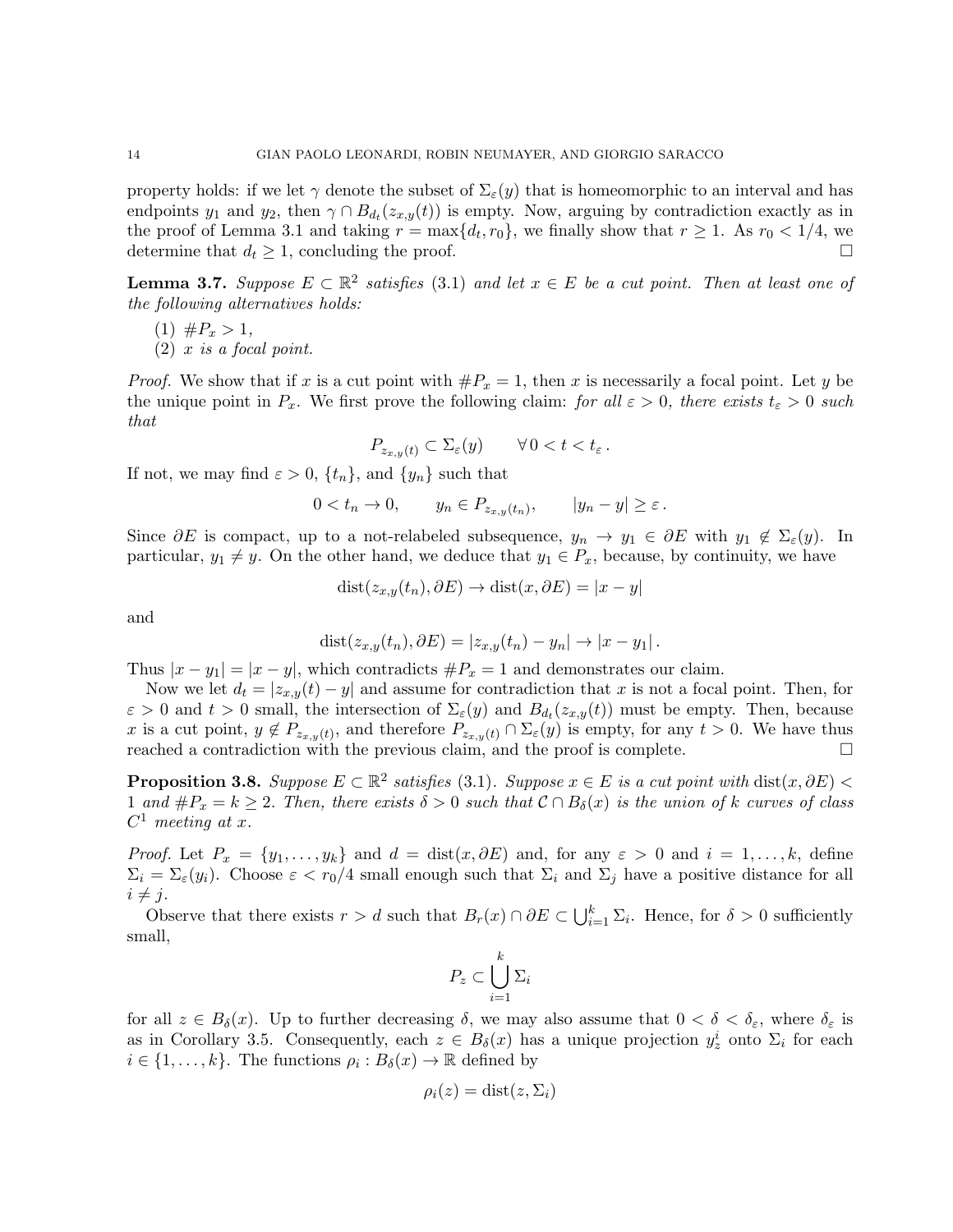are therefore continuously differentiable at every  $z \in B_\delta(x)$  with

$$
\nabla \rho_i(z) = \frac{z - y_z^i}{|z - y_z^i|} \qquad \forall z \in B_\delta(x)
$$

We remark that the continuity of the differential depends on the continuity of the map  $z \mapsto y_z^i$ , which in turn follows from the uniqueness of the projection of z onto  $\Sigma_i$ .

Now we split the proof into two cases.

Case 1: k = 2. Consider the differentiable function  $f : B_\delta(x) \to \mathbb{R}$  defined by  $f(z) = \rho_1(z) - \rho_2(z)$ . Note that  $\nabla f(x) \neq 0$ , hence, up to a rotation and reducing  $\delta$ , we can assume that  $\partial_{z_1} f(z) > 0$  for all  $z \in B_\delta(x)$ . Applying the implicit function theorem, we see that the set  $\{f = 0\}$  is the graph of a  $C^1$  function of  $z_2$  defined in a neighborhood of  $x_2$ . Since  $\{f = 0\} = C \cap B_\delta(x)$ , the proof is complete in this case.

Case 2:  $k > 2$ . The union of the segments  $[y_i, x]$  divide  $B_d(x)$  into k circular sectors  $S_1, \ldots, S_k$ . We possibly relabel the points  $y_i$  in such a way that  $y_i$  and  $y_{i+1}$  are associated with the sector  $S_i$  for  $i = 1, \ldots k$  (where  $k + 1$  is identified with 1). We claim that if  $z \in B_\delta(x) \cap S_i \setminus \{x\}$ , then  $P_z \subset \Sigma_i \cup \Sigma_{i+1}$ . Indeed, we already know that  $P_z \subset \bigcup_{j=1}^k \Sigma_j$ , thus we only have to show that whenever  $j \neq i, i + 1$  we have  $P_z \cap \Sigma_j = \emptyset$ . By contradiction, suppose that there exists  $y \in P_z \cap \Sigma_j$ for some  $j \neq i, i + 1$ . In this case the segment  $[y, z]$  intersects either  $[y_i, x]$  or  $[y_{i+1}, x]$  at some  $\overline{z}$ . Without loss of generality, let us suppose that it is  $[y_i, x]$ . First we notice that  $\overline{z} \neq x$ , otherwise we would have that  $P_x = \{y\}$ , i.e., a contradiction with the assumption on x. On the other hand, for  $\bar{z} \neq x$  the ball  $B_{|\bar{z}-y_i|}(\bar{z})$  is contained in  $B_d(x)$  and the boundaries of these balls touch only at  $y_i$ . Hence, we obtain

$$
|z-y_i| \leq |z-\bar{z}| + |\bar{z}-y_i| < |z-\bar{z}| + |\bar{z}-y| = |z-y|,
$$

contradicting the fact that  $y \in P_z$ . This shows our claim. Arguing as in Case 1 we find that the set of points that are equidistant from  $\Sigma_i$  and  $\Sigma_{i+1}$  form a  $C^1$  curve  $\gamma_i$  in  $B_\delta(x)$ , and the previous claim implies

$$
\gamma_i \cap B_{\delta}(x) \cap S_i \ \subset \ \mathcal{C} \cap B_{\delta}(x) \cap S_i \,. \tag{3.4}
$$

We now show the opposite inclusion in (3.4). If  $z \in \mathcal{C} \cap B_{\delta}(x) \cap S_i$ , since  $dist(z, \partial E) < 1$ , we deduce from Lemma 3.6 that z cannot be a focal point. Thus, owing to Lemma 3.7 we infer that  $\#P_z \geq 2$ . As previously noted, z must have a unique projection onto  $\Sigma_i$  and onto  $\Sigma_{i+1}$ , so z must have exactly one projection in each. This means that  $z \in \gamma_i$ , as desired, so

$$
\gamma_i \cap B_{\delta}(x) \cap S_i \ = \ \mathcal{C} \cap B_{\delta}(x) \cap S_i \, .
$$

Repeating the previous argument for each sector  $S_i$  we finally obtain that  $C \cap B_\delta(x)$  is the union of exactly k curves  $\gamma_1, \ldots, \gamma_k$  of class  $C^1$  meeting at x. of exactly k curves  $\gamma_1, \ldots, \gamma_k$  of class  $C^1$  meeting at x.

We are now ready to prove Theorem 1.6.

*Proof of Theorem 1.6.* Up to rescaling, we may assume that  $h = 1$ . Suppose for the sake of contradiction that dist(x,  $\partial E$ ) < 1 for all  $x \in \overline{E}$ . In particular, by Lemma 3.6, C contains no focal points, and so owing to Lemma 3.7,  $1 < \#P_x < \infty$  for all  $x \in C$ . Then, Proposition 3.8 implies that C is the union of  $C^1$  curves. In particular, C is a topological graph where each vertex has finite valence.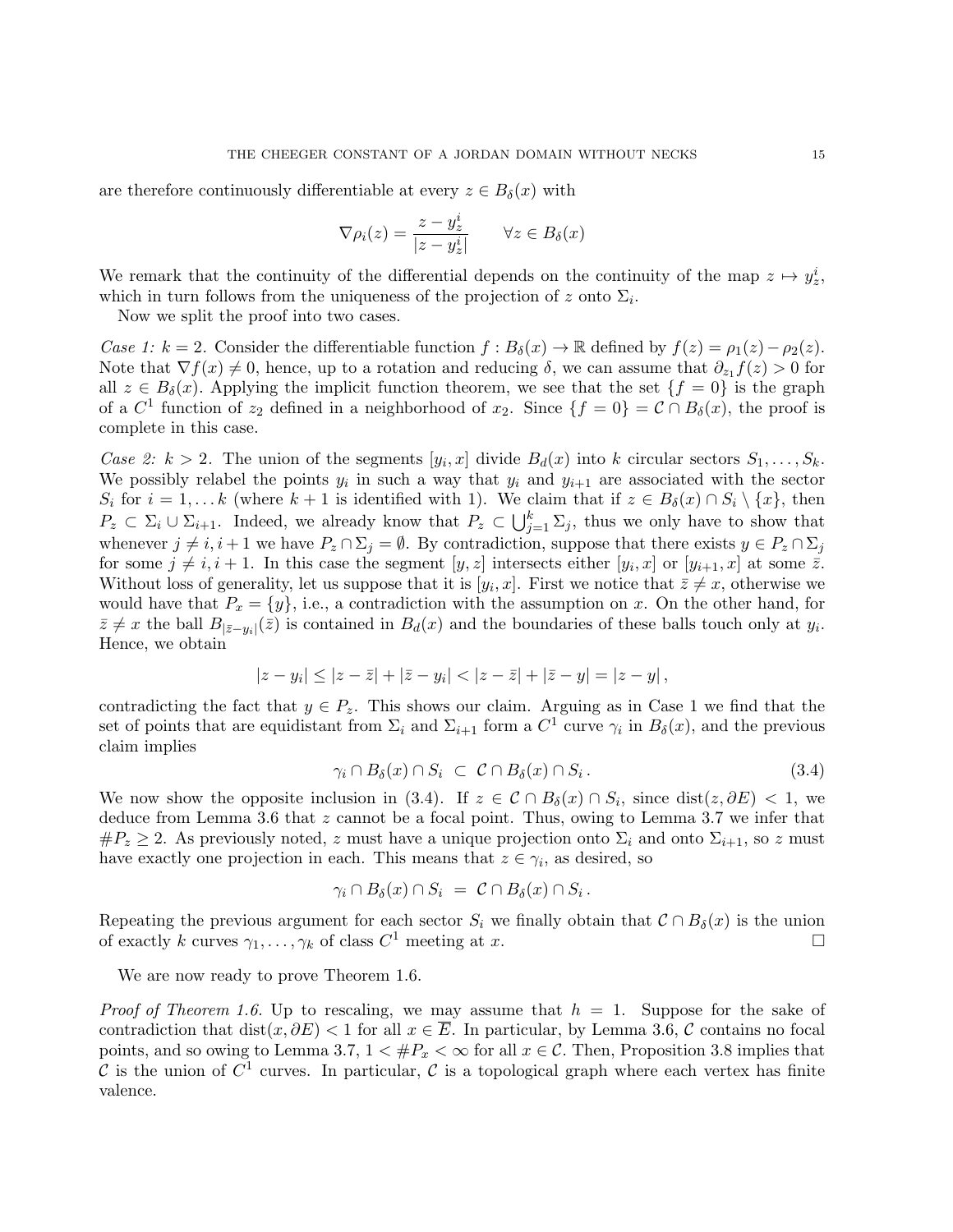

FIGURE 5. The dashed curve  $\gamma$  and the curve  $\sigma$  of Theorem 1.8. The light-grayedout area is the region swept by rolling the ball along  $\sigma$ . The dark-grayed-out areas are the connected components of the interior of the inner retract  $Y$  in the proof of the theorem.

We claim that C contains no non-trivial loops. Indeed, E is simply connected, so any x in the interior of a loop is contained in E. Take  $y \in P_x$ , let  $\ell$  be the line segment between x and y, and note that there is some  $z \in \ell \cap C$ . Since  $z \in \mathcal{C}$ , there exists some  $y_z \neq y$  in  $P_z$ . So,

 $|x - y_z| \le |x - z| + |z - y_z| \le |x - z| + |z - y| = |x - y| = \text{dist}(x, \partial E).$ 

It follows that  $y_z \in P_x$ , so  $x \in C$ . Therefore, C is a union of disjoint trees.

We now claim that  $\mathcal C$  is compact. Note that  $\mathcal C$  is bounded and consider a sequence of cut points  ${x_i}$  converging to some x, such that  $dist(x_i, \partial E) < 1$  and  $x_i$  is not a focal point for any i. As  ${x_i} \subset C$ , we can take two sequences  ${y_i}$  and  ${w_i}$  such that  $y_i \neq w_i$  and  $|x_i - y_i| = |x_i - w_i|$ dist $(x_i, \partial E)$  for all i. By compactness,  $y_i \to y \in \partial E$  and  $w_i \to w \in \partial E$  up to subsequences. Furthermore,  $y \neq w$ ; otherwise we would have  $|y_i - w_i| \to 0$ , and so Lemma 3.1 would imply  $dist(x_i, \partial E) \geq 1$  for *i* large enough, against our assumption. By the continuity of the distance function,  $\{y, w\} \subset P_x$ . So, x is a cut point and C is compact. Then, C is necessarily a finite union of trees, thanks to the local structure of the cut locus as given by Proposition 3.8. Finally,  $\mathcal C$  must have at least one vertex v of valence 1, and again by Proposition 3.8, dist $(v, \partial \Omega) \geq 1$ , yielding a contradiction. contradiction.

## 4. Proof of Theorem 1.8

We will now prove Theorem 1.8, which seems interesting in its own right and may be a useful tool in other settings. In our setting, it allows us to drop the regularity of the curve of centers that is considered in the rolling ball lemma, Lemma 1.7. We recall that it states that, given a planar curve  $\gamma$  and a constant  $r > 0$ , one can regularize  $\gamma$  to a curve  $\sigma$  of class  $C^{1,1}$  with curvature bounded by  $1/r$  and same endpoints as  $\gamma$  such that the set swept by a ball of radius r rolled along  $γ$  contains the set swept by a ball with the same radius rolled along  $σ$ , as shown in Figure 5.

*Proof of Theorem 1.8.* We may without loss of generality assume that  $\gamma(0) \neq \gamma(1)$  and that  $r = 1$ . We then split the proof in two steps.

Step one. We make the additional assumption that  $\gamma$  has finite length. Let  $Y_{\gamma,1}$  denote the closed set of points  $x \in U_{\gamma,1}$  such that  $dist(x, \partial U_{\gamma,1}) \geq 1$ . Of course,  $\gamma(t) \in Y_{\gamma,1}$  for all  $t \in [0,1]$ . Consider a continuous curve  $\sigma : [0,1] \to \mathbb{R}^2$  that minimizes the length among curves with  $\sigma(t) \in Y_{\gamma,1}$  for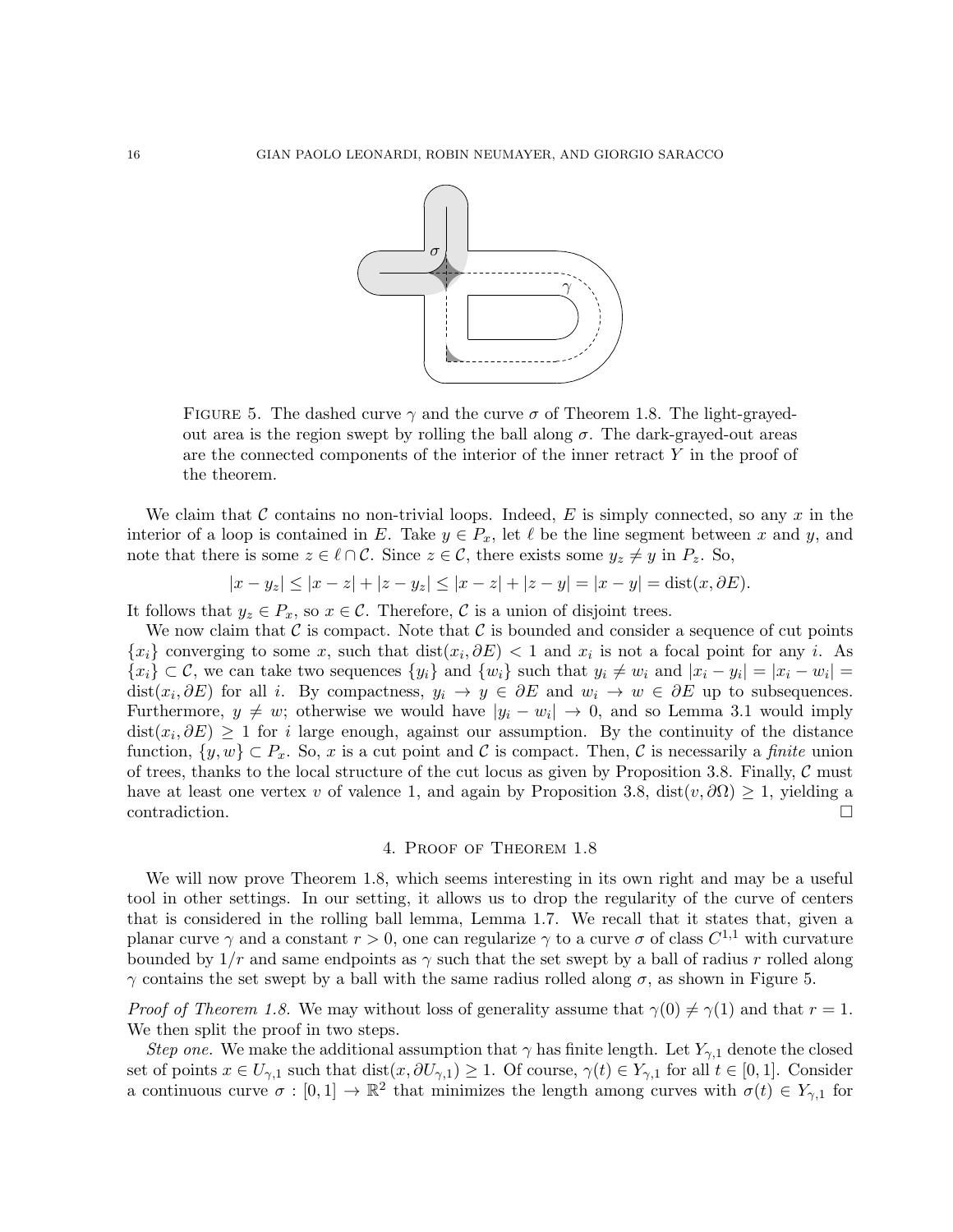all  $t \in [0, 1]$  satisfying  $\sigma(0) = \gamma(0)$  and  $\sigma(1) = \gamma(1)$ . As the set  $Y_{\gamma,1}$  is compact, the existence of such a minimizer  $\sigma$  is standard, and we may assume  $|\sigma'(t)| = C$  for some constant  $C > 0$  and for almost all t. Observe that the inclusion  $\sigma(t) \in Y_{\gamma,1}$  for all  $t \in [0,1]$  implies the required property  $U_{\sigma,1} \subset U_{\gamma,1}$ . We are thus left to prove that  $\sigma$  is  $C^{1,1}$  with the modulus of its curvature bounded by 1. From now on, we shall simply write  $U = U_{\sigma,1}$  and  $Y = \{x \in U : \text{dist}(x, \partial U) \ge 1\}.$ 

Before going on, we introduce two definitions. We say that  $\sigma$  has bilateral (tangent) balls of radius 1 at  $x = \sigma(t)$  if there exist  $p, q \in \mathbb{R}^2$  such that

$$
\{x\} = \partial B_1(p) \cap \partial B_1(q), \qquad B_1(p) \cap B_1(q) = \emptyset,
$$
\n(4.1)

and  $\sigma \cap (B_1(p) \cup B_1(q)) = \emptyset$ . When no confusion arises, we will simply say that  $\sigma$  satisfies the bilateral ball condition at x. Then  $\sigma$  will be said to satisfy a local bilateral ball condition at  $x = \sigma(t)$ if there exist  $p, q \in \mathbb{R}^2$  such that  $(4.1)$  holds and  $\sigma(s) \notin B_1(p) \cup B_1(q)$  whenever s is sufficiently close to t. To show that  $\sigma$  is  $C^{1,1}$  with curvature bounded by 1, it suffices to show that  $\sigma$  satisfies a local bilateral ball condition at  $\sigma(t)$  for all  $t \in [0, 1]$ .

Let  $Y^{\circ}$  denote the (possibly empty) set of interior points of Y. Given  $t \in [0,1]$ , we denote by  $P(t)$  the (possibly empty) set of points in  $\partial U$  with distance 1 from  $\sigma(t)$ . We remark that  $P(t)$  is empty if and only if  $\sigma(t) \in Y^{\circ}$ .

The set of points of  $\sigma$  satisfying the bilateral ball condition is compact, since a uniformly bounded sequence of pairs of tangent balls with fixed radius 1 converges, up to a subsequence, to a pair of tangent balls of radius 1. Now, consider  $t \in [0,1]$  such that  $\sigma$  does not satisfy the bilateral ball condition at  $x = \sigma(t)$ . Then we have the following alternative: either  $x \in Y^{\circ}$ , or there exist a unit vector  $\nu$  and a constant  $c > 0$  such that  $(z - x) \cdot \nu \geq c$  for all  $z \in P(t)$ .

First suppose that  $x \in Y^{\circ}$ . Since  $Y^{\circ} \subset Y_1$ , by considering local variations of  $\sigma$  in an open neighborhood of x, we find that  $\sigma$  coincides with a segment in this neighborhood. Clearly,  $\sigma$ satisfies a local bilateral ball condition at x in this case.

Now consider the latter possibility. Up to a rotation, we may assume  $\nu = -e_2$ . Then, for  $\varepsilon > 0$ and  $|w + e_2|$  small enough, dist $(x - \varepsilon w, \partial U) > 1$ , so  $x - \varepsilon w$  belongs to Y<sup>°</sup>. In other words, Y<sup>°</sup> contains the open convex cone

$$
K_{\theta,\varepsilon}(x) = \{ z : (z - x) \cdot e_2 \ge |z - x| \cos \theta \} \cap B_{\varepsilon}(x)
$$

with vertex x for some  $0 < \theta \leq \pi/2$ . We now claim that, for r sufficiently small, the smaller cone  $K_{\theta/2,\varepsilon/2}(y)$  is contained in Y<sup>o</sup> for all  $y \in \partial Y \cap B_r(x)$ . Indeed, suppose that this is not the case. Then, for some sequence  $\{y_i\} \subset \partial Y$  with  $y_i \to x$ , there exists  $z_i \in K_{\theta/2, \varepsilon/2}(y_i) \cap \partial Y$  for each i. Note that the cones  $K_{\theta/2,\varepsilon/2}(y_i)$  converge to  $K_{\theta/2,\varepsilon/2}(x)$  in the Hausdorff distance. So, up to a subsequence,  $z_i$  converges to a limit in  $K_{\theta/2, \varepsilon/2}(x) \cap \partial Y$ ; it follows that this limit is x. For each i, Y has an exterior tangent ball  $B_1(p_i)$  at  $z_i$ . That is,  $z_i \in \partial B_1(p_i)$  and  $B_1(p_i) \cap Y$  is empty. Furthermore, since  $y_i \notin B_1(p_i)$ , it follows that

$$
|B_1(p_i) \cap K_{\theta,\varepsilon}(y)| \ge c \tag{4.2}
$$

for some  $c > 0$  depending on  $\theta$  and  $\varepsilon$ . Up to a subsequence,  $p_i \to p$  for some p with  $x \in \partial B_1(p)$ and  $B_1(p) \cap Y = \emptyset$ . On the other hand, passing to the limit in (4.2) shows that

$$
|B_1(p) \cap K_{\theta,\varepsilon}(x)| \geq c.
$$

This is a contradiction as  $K_{\theta,\varepsilon}(x)$  is contained in Y. We have thus proven that the boundary of Y is the graph of a Lipschitz function  $\phi$  in a neighborhood A of x, so that we can assume Y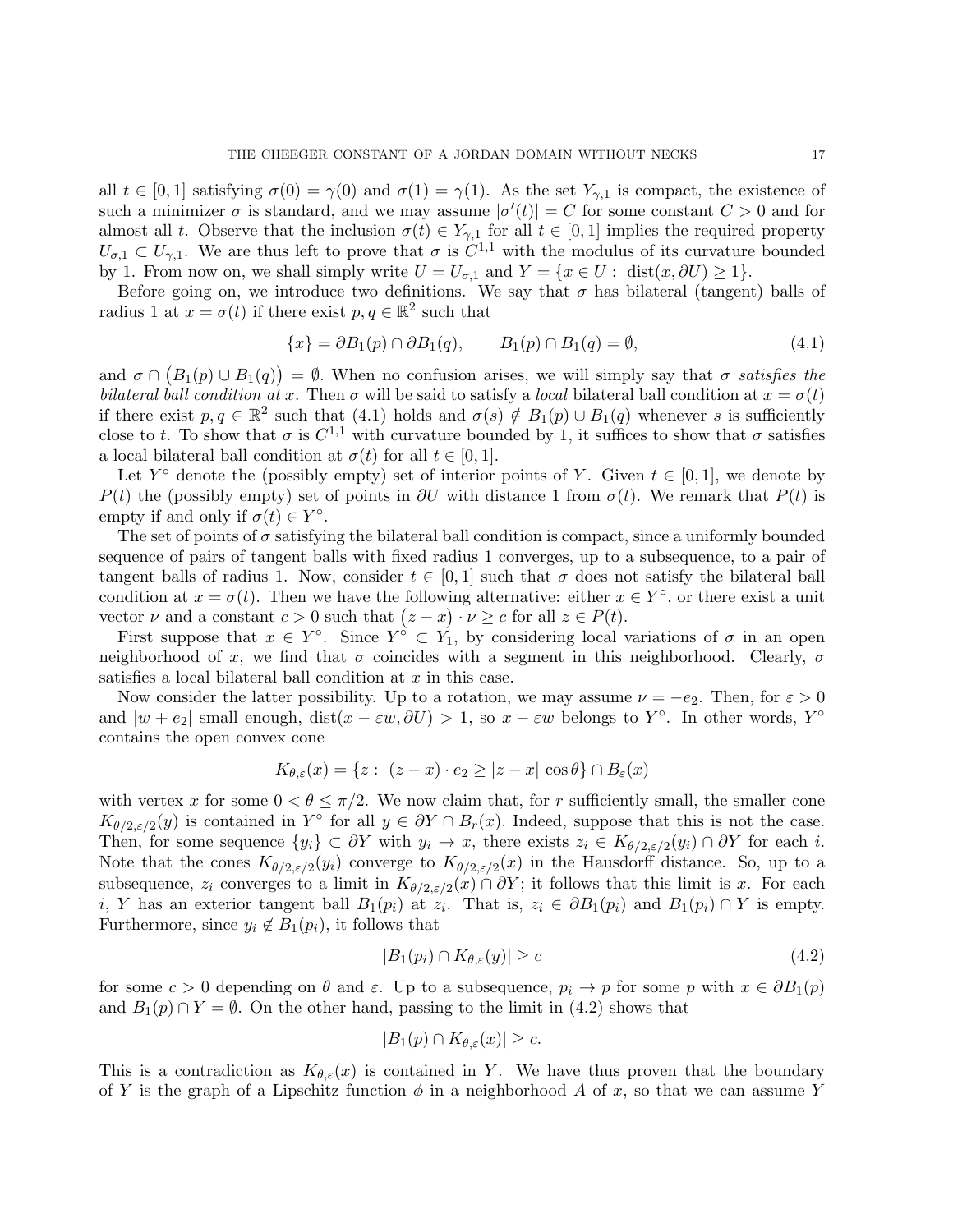

FIGURE 6. A situation occurring in the proof of Theorem 1.8

locally coincides with the closed epigraph of  $\phi$ . Up to an isometry, we may assume that  $x = 0$ ,  $A = (-\delta, \delta) \times (-\eta, \eta)$  for  $\delta, \eta > 0$  small enough, and  $\phi : (-\delta, \delta) \to (-\eta, \eta)$ . Let us set

 $t_1 = \inf\{t \in [0,1]: \sigma(t) \in A\}$  and  $t_2 = \sup\{t \in [0,1]: \sigma(t) \in A\}.$ 

Of course,  $p_i = \sigma(t_i) \in \partial A$  must stay above the graph of  $\phi$  for  $i = 1, 2$ . We consider the interval  $(\alpha_1, \alpha_2) \subset (-\delta, \delta)$  defined by the first coordinates of  $p_1$  and  $p_2$ , without loss of generality assuming that  $\alpha_1 < \alpha_2$ . Notice that  $\alpha_1 < 0 < \alpha_2$ , otherwise  $\sigma$  would not be length minimizing. Furthermore, as  $\sigma$  is length minimizing, we infer that  $\sigma \cap \overline{A}$  coincides with the graph of the minimal concave function  $f : [\alpha_1, \alpha_2] \to [-\eta, \eta]$  such that  $p_i = (\alpha_i, f(\alpha_i))$  for  $i = 1, 2$  and  $f(u) \ge \phi(u)$  for  $u \in (\alpha_1, \alpha_2)$ . Finally, we have two possibilities. If  $f(0) > \phi(0)$ , then f is affine in a neighborhood of 0. Or, if  $f(0) = \phi(0)$ , the graph of f satisfies a local bilateral ball condition at  $x = (0, f(0))$ ; indeed, by concavity, the graph of f admits a tangent ball from above at x for any positive radius, while the existence of a tangent ball from below at x with radius 1 is guaranteed by the fact that x is a boundary point of Y in this case. In conclusion, we have proved that  $\sigma$  satisfies a local bilateral ball condition at any point  $x = \sigma(t)$  for  $0 < t < 1$ .

Step two. We now consider the general case when  $\gamma$  is only continuous. Let  $0 < \varepsilon < r$  be arbitrarily fixed. Since  $\gamma([0,1])$  is compact, we can find a finite partition  $0 = t_0 < t_1 < \cdots < t_N = 1$ of [0, 1] with the following property: the piecewise linear curve  $\gamma_{\epsilon}$ , that coincides with  $\gamma$  on  $t_i$  for all  $i = 0, \ldots, N$ , is contained in the  $\varepsilon$ -neighborhood of  $\gamma$ . Consequently, the  $(r - \varepsilon)$ -neighborhood of  $\gamma_{\varepsilon}$  is contained in the r-neighborhood of  $\gamma$ . Now, since  $\gamma_{\varepsilon}$  has finite length, we apply Step one with  $\gamma_{\varepsilon}$  and  $r - \varepsilon$  in place of  $\gamma$  and r respectively to obtain a curve  $\sigma_{\varepsilon}$  of class  $C^{1,1}$  and with curvature bounded by  $1/(r - \varepsilon)$ . Of course, we may assume that  $\sigma_{\varepsilon}$  is a constant-speed parametrization. We are left to prove that the (constant) modulus  $v_{\varepsilon}$  of the velocity of  $\sigma_{\varepsilon}$  is uniformly bounded in  $\varepsilon$ , so that by Ascoli-Arzelá Theorem we obtain a sequence  $\{\sigma_{\varepsilon_j}\}_j$  converging in  $C^{1,1}$  to a parametric curve  $\sigma$  with the required properties. In order to show a uniform upper bound on  $v_{\varepsilon}$ , we argue by contradiction. Suppose that, for a sequence  $\{\sigma_j = \sigma_{\varepsilon_j}\}_j$ , the speed  $v_{\varepsilon_j} = v_j \to +\infty$  as  $j \to \infty$ . Necessarily, the length of the curve coincides with  $v_j$ , thus by the boundedness of  $\Omega$  we can find sequences  $\{t_j\}_j$  and  $\{s_j\}_j$  in [0, 1], such that  $|\sigma_j(t_j) - \sigma_j(s_j)| \to 0$  as  $j \to \infty$ , but  $v_j|t_j - s_j| = 1$ for all j. Since the restriction of  $\sigma_j$  to  $[s_j, t_j]$  has length 1 and curvature bounded by  $\kappa$ , there exists  $\tau_j \in (s_j, t_j)$  such that the minimum of the distances of  $\sigma_j(\tau_j)$  from  $\sigma_j(s_j)$  and  $\sigma_j(t_j)$  is larger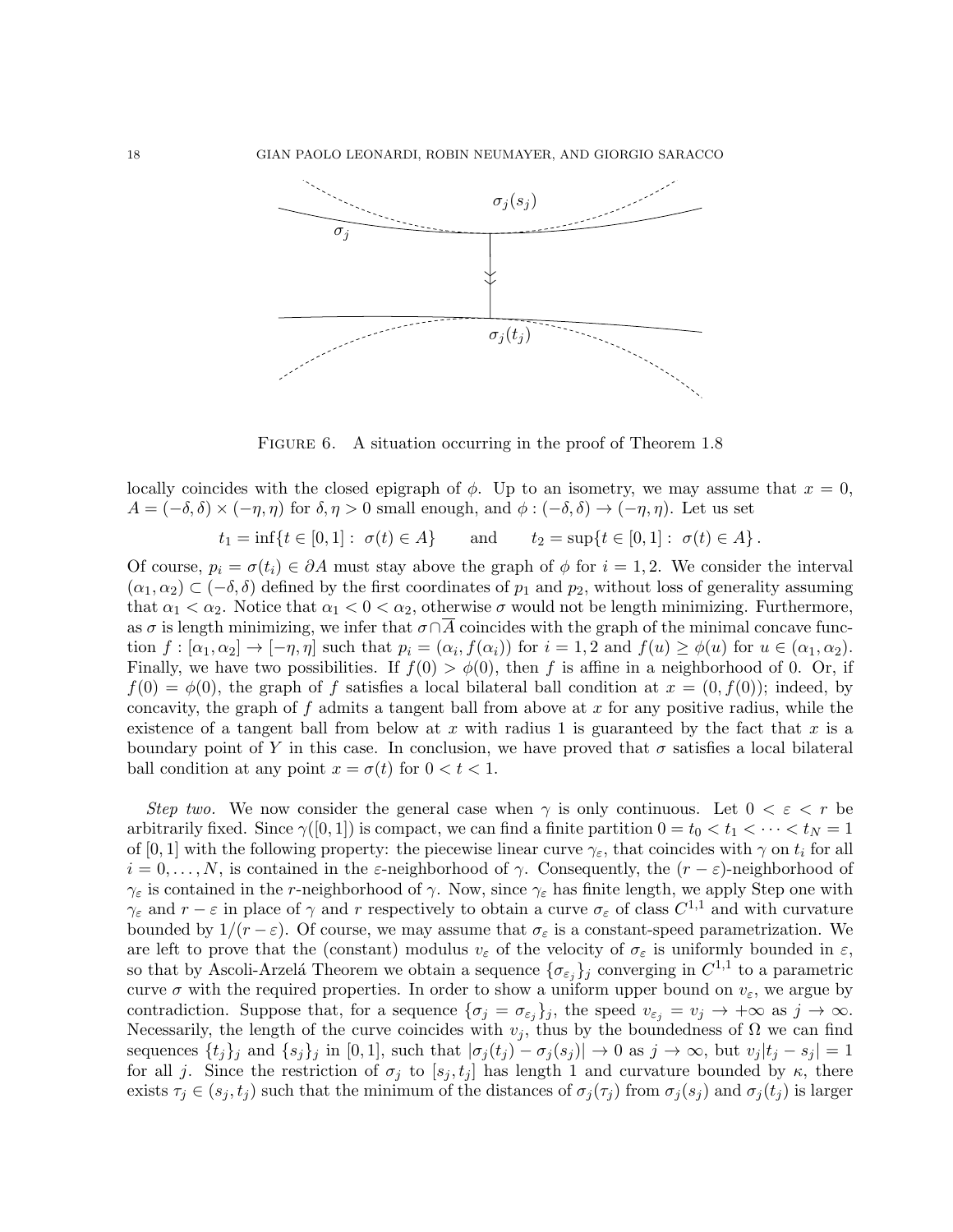

FIGURE 7. A geometric configuration in the proof of Lemma 5.1

than some fixed constant  $c > 0$  independent of j. By the construction of Step one, any point  $x \in \sigma_j([0,1])$  admits a ball of radius  $r_j = r - \varepsilon_j$  touching  $\sigma$  only at x. Therefore, if j is large enough, the segment connecting  $\sigma_i(s_i)$  and  $\sigma_i(t_i)$  must be contained in the inner parallel set  $Y_i$  to the r<sub>j</sub>-neighborhood of  $\sigma_j$  (see the definition given in Step one). This is due to the fact that the touching balls at the two points  $\sigma_i(s_j)$  and  $\sigma_i(t_j)$  do not overlap when j is large (see Figure 6). At the same time,  $Y_j$  is contained in the inner parallel set to the  $r_j$ -neighborhood of  $\gamma_{\epsilon_j}$ . Since the length of such a segment is infinitesimal as  $j \to \infty$ , we may "follow the shortcut" (the arrow line in Figure 6) and get a contradiction with the length-minimality of  $\sigma_j$ . This completes the proof of the lemma.  $\square$ 

# 5. Proof of Theorem 1.4

In this section, we prove Theorem 1.4. We start by proving the following lemma that will be used in the proof.

**Lemma 5.1.** Suppose that  $\Omega \subset \mathbb{R}^2$  is simply connected and has no necks of radius r. Then reach $(\Omega^r) \geq r$ .

*Proof.* Recall that  $\Omega$  having no necks of size r is equivalent to  $\Omega^r$  being path-connected; see Remark 1.3. If reach $(\Omega^r) < r$ , then there exists  $x_0 \in \Omega \setminus \Omega_r$  such that  $0 < \text{dist}(x_0, \Omega^r) = t < r$  and  $x_0$ has a non-unique projection onto  $\Omega^r$ . Take  $y_1, y_2$  to be two distinct points in  $\partial B_t(x_0) \cap \partial \Omega^r$ . Let l be the line passing through  $y_1$  and  $y_2$ , splitting  $\mathbb{R}^2$  into two open half-planes  $H^+$  and  $H^-$ , and let  $\partial^{\pm}\Omega = \partial\Omega \cap H^{\pm}$ . Since  $x_0 \notin \Omega^r$ , there exists  $y_0 \in \partial\Omega$  such that  $x_0 \in B_r(y_0)$ . Then, by simple geometric considerations, one finds that  $y_0$  cannot be contained in  $\ell$ , so without loss of generality we can assume  $y_0 \in \partial^+ \Omega$ .

We construct a path from  $y_0$  to a point  $\bar{y} \in \partial^-\Omega$  that disconnects  $\Omega^r$ . Let z be the unique point in  $H^+$  such that  $y_1, y_2 \in \partial B_r(z)$ . As  $t < r$ , the circular arc  $\sigma = \partial B_r(z) \cap H^-$  is contained in  $B_t(x_0)$ . Moreover,  $\sigma \cap \Omega \neq \emptyset$  and  $\sigma \cap \Omega^r = \emptyset$ , otherwise, dist $(x_0, \Omega^r) < t$ . Let us fix  $\bar{x} \in \sigma \cap \Omega$ and show that any projection of  $\bar{x}$  onto  $\partial\Omega$  lies in  $\partial\Omega^-$ . To this aim, we consider the set  $A^+$  =  $H^+ \setminus (B_r(y_1) \cup B_r(y_2)).$  Notice that  $dist(\bar{x}, A^+) = |\bar{x} - z| = r$ , so  $dist(\bar{x}, \partial^+ \Omega) \geq r$ ; see Figure 7. On the other hand, dist $(\bar{x}, \partial \Omega) < r$ . Hence,  $|\bar{x} - \bar{y}| = \text{dist}(\bar{x}, \partial \Omega)$  for some  $\bar{y} \in \partial^-\Omega$ . We now consider the piecewise linear path

$$
\Gamma = [\bar{y}, \bar{x}] \cup [\bar{x}, x_0] \cup [x_0, y_0].
$$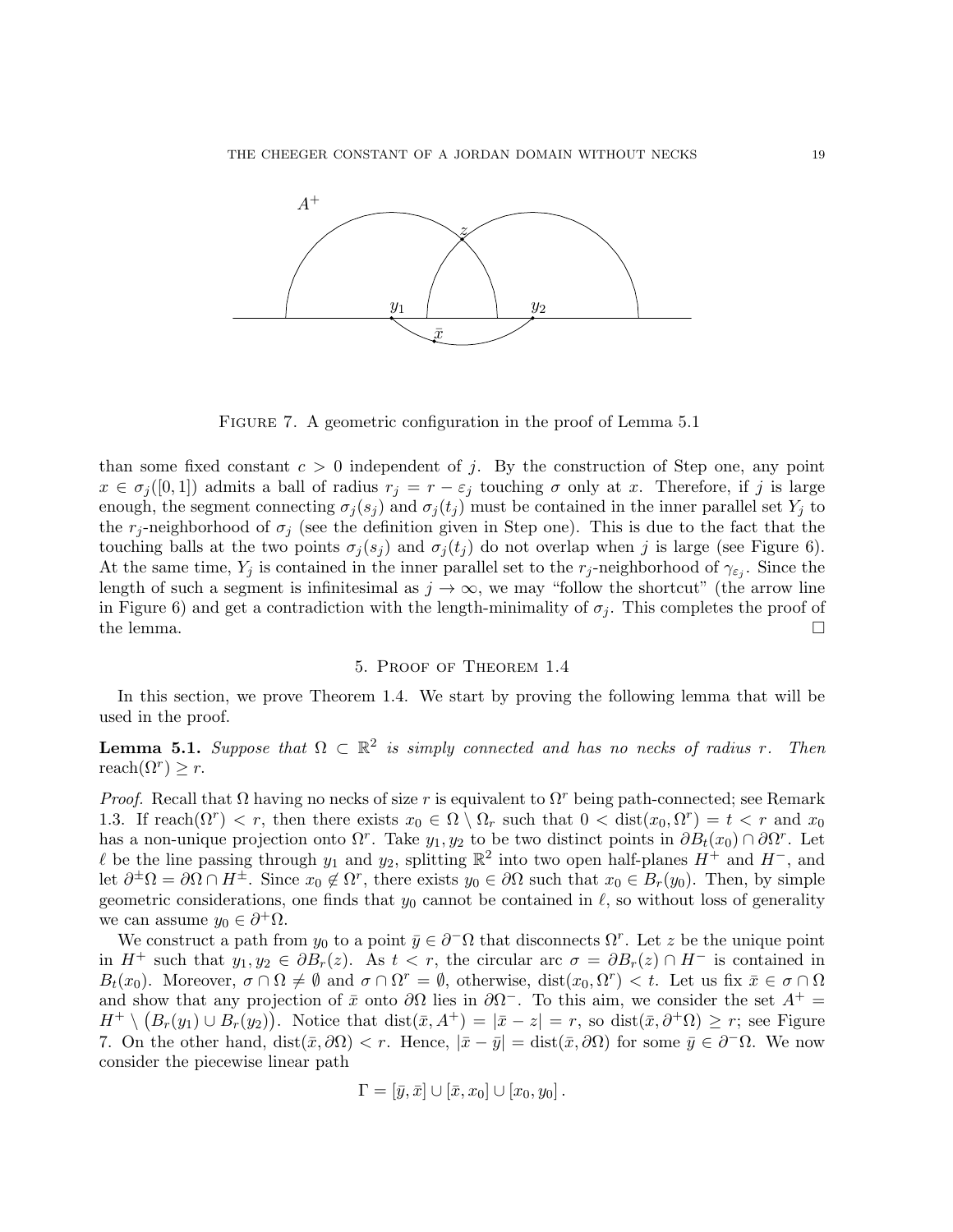By construction,  $\Gamma \setminus \{y_0, \bar{y}\} \subset \Omega$  and  $\Gamma \cap \Omega^r = \emptyset$ , thus  $\Gamma$  disconnects  $\Omega^r$  into two nonempty components, one containing  $y_1$  and the other containing  $y_2$  (notice indeed that the segment  $[\bar{x}, x_0]$ ) necessarily cuts  $[y_1, y_2]$  into two nontrivial subsegments). We reach a contradiction, completing the proof.  $\Box$ 

We are now ready to prove our main theorem.

*Proof of Theorem 1.4.* Up to rescaling, we may assume that  $h(\Omega) = 1$ . Let E be the maximal Cheeger set of  $\Omega$ . By Lemma 2.2, E has curvature bounded from above by one, so by Theorem 1.6, E contains a ball of radius one. By Lemma 1.7 and the assumption that  $\Omega$  has no necks of radius one, we have

$$
\bigcup_{B_1\subset\Omega}B_1\subset E.
$$

We now aim to show the opposite inclusion. Let

$$
G = E \setminus \bigcup_{B_1 \subset \Omega} B_1.
$$

If G is nonempty, choose  $x \in G$  and note that  $dist(x, \partial E) < 1$ . As before, let  $P_x$  denote the set of projections of x onto  $\partial E$ . Take  $y \in P_x$  and define  $z_t = y + t(x - y)$ . For some  $t \geq 1$ ,  $z_t$  is a cut point with  $y \in P_{z_t}$ . Furthermore,  $dist(z_t, \partial E) < 1$ , otherwise x would belong to the union of balls of radius 1 contained in  $\Omega$ . Hence, by Lemma 3.6,  $z_t$  is not a focal point of E, so  $\#P_{z_t} > 1$  by Lemma 3.7. Let  $\gamma$  be a maximal path (with respect to inclusion) in  $\mathcal{C} \cap \{a \in E : dist(a, \partial E) < 1\}$ containing  $z_t$ ; such a path exists by Zorn's Lemma and is defined, say, on a bounded open interval  $(a, b)$ . By Proposition 3.8,  $\gamma$  is not reduced to the single point  $z_t$ . We now split the proof in two cases.

Case one: the endpoints  $\gamma(a)$  and  $\gamma(b)$  of the curve  $\gamma$  are well-defined in the limit sense. Arguing as in the proof of Theorem 1.6, we determine that the closure of  $\gamma$  is not a loop. Moreover,  $dist(\gamma(a), \partial E) \geq 1$  and  $dist(\gamma(b), \partial E) \geq 1$ . Since  $\Omega$  has no necks of radius one, there exists a path  $\tilde{\gamma}$  with endpoints  $\gamma(a)$  and  $\gamma(b)$  such that  $B_1(z) \subset \Omega$  for all  $z \in \tilde{\gamma}$ . Lemma 1.7 ensures that these balls are contained in E as well. Now, consider the closed loop  $\sigma$  obtained by concatenation of the two paths  $\gamma$  and  $\tilde{\gamma}$ . Notice that  $\sigma$  is a simple loop as  $\gamma$  and  $\tilde{\gamma}$  do not intersect except that at the endpoints. Since E is simply connected, the domain  $D_{\sigma}$  bounded by  $\sigma$  is compactly contained in E. Furthermore, since  $\gamma$  is piecewise  $C^1$  and of positive length (Proposition 3.8), almost all points  $z \in \gamma$  have  $\#P_z = 2$ . Let us fix one such point  $x \in \gamma$ , so  $\#P_x = 2$  and  $dist(x, \partial E) < 1$ . The two segments  $[y_i, x]$  for  $y_i \in P_x$ ,  $i = 1, 2$ , are transversal to the tangent to  $\gamma$  at x, and lie on opposite sides of the tangent line to  $\gamma$  at x. Hence, one of the segments has nonempty intersection with the interior of  $D_{\sigma}$ . Suppose it is the first one,  $[y_1, x]$ . Since  $y_1 \in \partial E$ , the segment  $[y_1, x]$  must intersect  $\sigma$  at some  $x' \neq x$  with  $\#P_{x'} = 1$ . However,  $x' \notin \tilde{\gamma}$ , as this would imply that  $dist(x, \partial E) \geq 1$ . while  $x' \in \gamma$ , as this implies  $\#P_{x'} \geq 2$ . We reach a contradiction, concluding the proof of (1.2) in this case.

Case two: the endpoints of  $\gamma$  are not well-defined. In this case, we replace  $\gamma$  with another curve  $\hat{\gamma}$  obtained in the following way. First, we restrict  $\gamma$  to a sequence of compact subintervals  $[\alpha_j, \beta_j] \subset (a, b)$  such that  $\alpha_j \to a, \beta_j \to b, \gamma(\alpha_j) \to z_a$  and  $\gamma(\beta_j) \to z_b$  as  $j \to \infty$  for some  $z_a, z_b \in \Omega$ . Therefore by the maximality of  $\gamma$  and owing to Propositon 3.8, we obtain that dist( $z_a, \partial E$ ) = dist( $z_b, \partial E$ ) = 1. Consequently, we may assume the existence of  $j \in \mathbb{N}$  and  $t \in (\alpha_j, \beta_j)$  such that,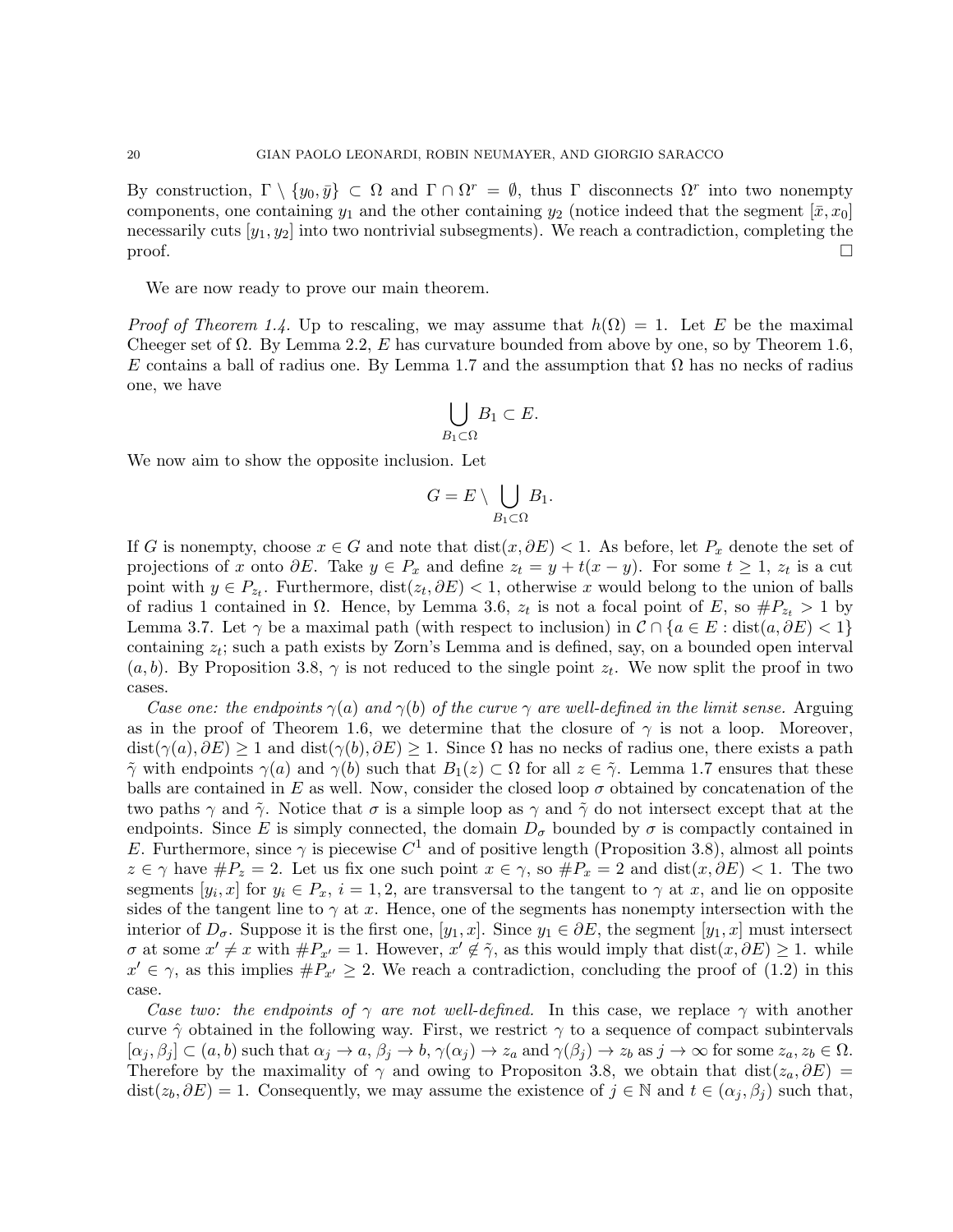setting  $x = \gamma(t)$ , we have  $\#P_x = 2$  and

$$
dist(x, \partial E) < min{dist(\gamma(\alpha_j), \partial E), dist(\gamma(\beta_j), \partial E)}.
$$

Third, by connecting  $\gamma(\alpha_i)$  and  $\gamma(\beta_i)$  to, respectively,  $z_a$  and  $z_b$  with two straight segments, we would obtain  $\hat{\gamma}$  as a replacement of  $\gamma$ , having  $z_a$  and  $z_b$  as endpoints. Up to choosing j large enough, we can also assume that  $dist(x, \partial E) < dist(y, \partial E)$  for every y belonging to each straight segment. Then we can repeat the same proof as in Case one, with  $\hat{\gamma}$  in place of  $\gamma$ .

Now we show that (1.3) holds true as well. Thanks to (NB) and Remark 1.3,  $\Omega^r$  is connected. Then Lemma 5.1 implies that reach $(\Omega^r) \geq r$ . We can apply the Steiner formulas (2.7) to  $E =$  $\Omega^r \oplus B_r$ . Since

$$
\frac{1}{r} = h(\Omega) = \frac{P(E)}{|E|},
$$

we deduce that

$$
\mathcal{M}_0(\Omega^r)r + 2\pi r^2 = rP(E) = |E| = |\Omega^r| + \mathcal{M}_0(\Omega^r)r + \pi r^2.
$$

That is,

$$
|\Omega^r| = \pi r^2.
$$

We now prove Corollary 1.5.

Proof of Corollary 1.5. We obtain the following simple bounds above and below on the Cheeger constant of Ω:

$$
\frac{n\omega_n^{1/n}}{|\Omega|^{1/n}} \le h(\Omega) \le \frac{2}{\text{inr}(\Omega)}.
$$

Indeed, the bound below comes from applying the isoperimetric inequality to any  $E \subset \Omega$  and using  $|E| \leq |\Omega|$ , while the upper bound follows simply by taking the competitor  $E = a$  ball contained in  $\Omega$  with the largest possible radius in the minimization problem. Hence, the assumption  $(NB')$ on  $\Omega$  in particular implies that  $\Omega$  has no necks of radius  $r = 1/h(\Omega)$ . Applying Theorem 1.4, we conclude the proof.

**Remark 5.2.** Notice that whenever  $\overline{int(\Omega^r)} = \Omega^r$ , then the maximal Cheeger set of  $\Omega$  is also minimal, i.e. the Cheeger set is unique. To see this one can argue by contradiction. Suppose that  $E_{\text{max}} \setminus E_{\text{min}} \neq \emptyset$  and take a point x in the difference. Then, by (1.2) there exists a ball  $B_r \subset E_{\text{max}}$ containing x, hence by  $\overline{\text{int}(\Omega^r)} = \Omega^r$  we can find  $y \in \text{int}(\Omega^r)$  such that  $x \in B_r(y)$ . By Theorem 1.6, we can find a ball  $B_r(z) \subset E_{\text{min}}$ , then by the no neck assumption there exists a continuous path  $\gamma$  connecting z with y, such that  $B_r(\gamma(t)) \subset E_{\text{max}}$ . Owing to Theorem 1.8 we can directly assume  $\gamma$  of class  $C^{1,1}$  and with curvature bounded by  $h(\Omega) = 1/r$ . Let  $\bar{t} < 1$  be the last time such that  $B_r(\gamma(t)) \subset E_{\text{min}}$ . Of course we have  $\gamma(\bar{t}) \neq \gamma(1) = y$ . Then Lemma 1.7 ensures that  $U_{\tau} = E_{\min} \cup \bigcup_{t \in [\bar{t}, \tau]}$  is a Cheeger set of  $\Omega$  for all  $\tau \geq \bar{t}$ . This, however, leads to a contradiction because  $\partial U_1 \cap \partial B_r(y)$  is an arc of radius r whose endpoints do not belong to  $\partial \Omega$ .

 $\Box$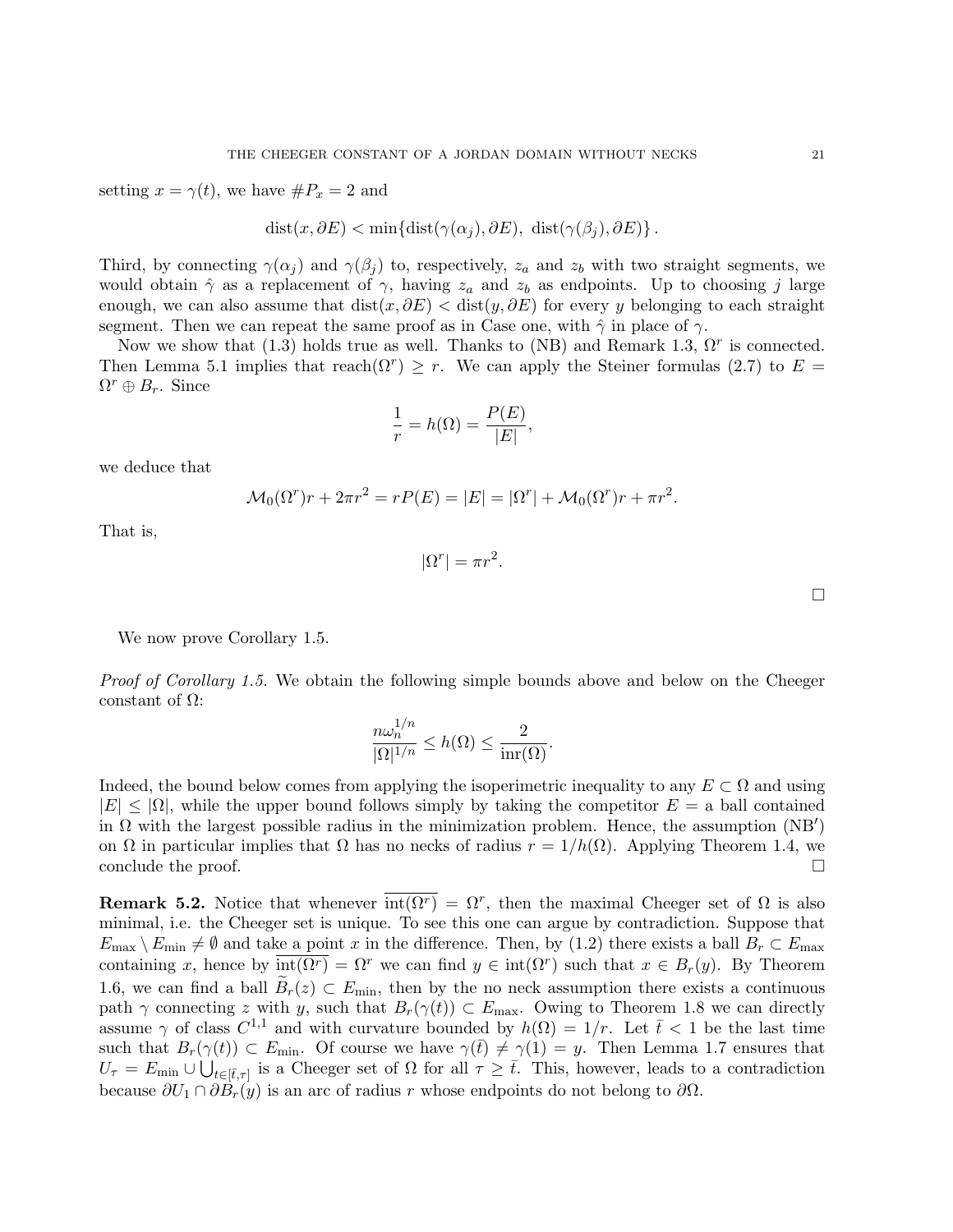#### 6. Computation of the Cheeger constant of Koch's snowflake

As an application of Theorem 1.4, we find an efficient procedure for the approximation of the Cheeger constant of a Koch's snowflake  $K$ . Before describing the procedure, in the next lemma we prove a general error estimate involving the inverse of the Cheeger constants of two domains  $\omega \subset \Omega$ for which the formula (1.3) holds. This lemma will be crucial for estimating  $h(K)$  with increasing precision.

**Lemma 6.1.** Let  $\omega, \Omega$  be two planar domains such that  $\omega \subset \Omega$ . Let us set  $r = h(\omega)^{-1}$  and  $R = h(\Omega)^{-1}$  and assume that (1.3) holds for both, that is,  $|\omega^r| = \pi r^2$  and  $|\Omega^R| = \pi R^2$ . Then

$$
0 \le R - r \le \frac{|\Omega^r \setminus \omega^r|}{2\pi r}.
$$
\n(6.1)

Proof. The first inequality in  $(6.1)$  directly follows from the monotonicity of the Cheeger constant with respect to inclusion, that is,  $h(\Omega) \leq h(\omega)$ . In order to prove the second inequality we observe that

$$
\pi R^2 = |\Omega^R| \le |\Omega^r| = |\omega^r| + |\Omega^r \setminus \omega^r|,
$$

whence

$$
R \leq \sqrt{|\Omega^r|/\pi} = r\sqrt{|\Omega^r|/|\omega^r|} = r\sqrt{1 + \frac{|\Omega^r \setminus \omega^r|}{\pi r^2}}.
$$

Using the elementary inequality  $\sqrt{1+t} \leq 1+\frac{t}{2}$  we get

$$
R \le r \left( 1 + \frac{|\Omega^r \setminus \omega^r|}{2\pi r^2} \right)
$$

and  $(6.1)$  follows at once.

It is convenient to start the construction of Koch's snowflake K from an equilateral triangle  $K_1$ with side length equal to 3. We let  $K_n$  be the *n*-th step in the construction of K, and recall that  $K_{n+1}$  is the polygon obtained by attaching  $3 \cdot 4^{n-1}$  equilateral triangles of side length  $3^{1-n}$  to the middle thirds of the sides of  $K_n$ .

First, it is obvious that  $K_n$  satisfies (T), while it is not difficult to prove that (NB) holds for all  $n \in \mathbb{N}$ . The idea is the following: given any pair of balls of equal radius that are contained in  $K_n$ , by the symmetry of  $K_n$  we can move each ball, without exiting  $K_n$ , in such a way that its center is translated onto an axis of symmetry of a smallest triangle (one of those used in the construction of  $K_n$ ) that has a non-empty intersection with the ball. Then we can similarly move the center (and the ball) along the axis until it reaches another axis of symmetry of a triangle of bigger size. By iteratively repeating this procedure, we finally move each ball inside  $K_n$  until its center coincides with the center of symmetry of the initial triangle  $K_1$ . This shows that, for all  $n \in \mathbb{N}$ ,  $K_n$  satisfies the no-neck property (see Definition 1.2) for any radius  $r > 0$  smaller than the inradius of  $K_n$ .

Since the snowflake K is the union of all  $K_n$ , it necessarily satisfies (T) and (NB). Then, thanks to Theorem 1.4, the formula (1.3) holds with K (respectively,  $K_n$ ) in place of  $\Omega$  and  $r = h(K)^{-1}$ (respectively,  $r = r_n = h(K_n)^{-1}$ ). We first note that, by Lemma 6.1, we have

$$
0\leq r-r_n\leq \frac{|K^{r_n}\setminus K_n^{r_n}|}{2\pi r_n}\,.
$$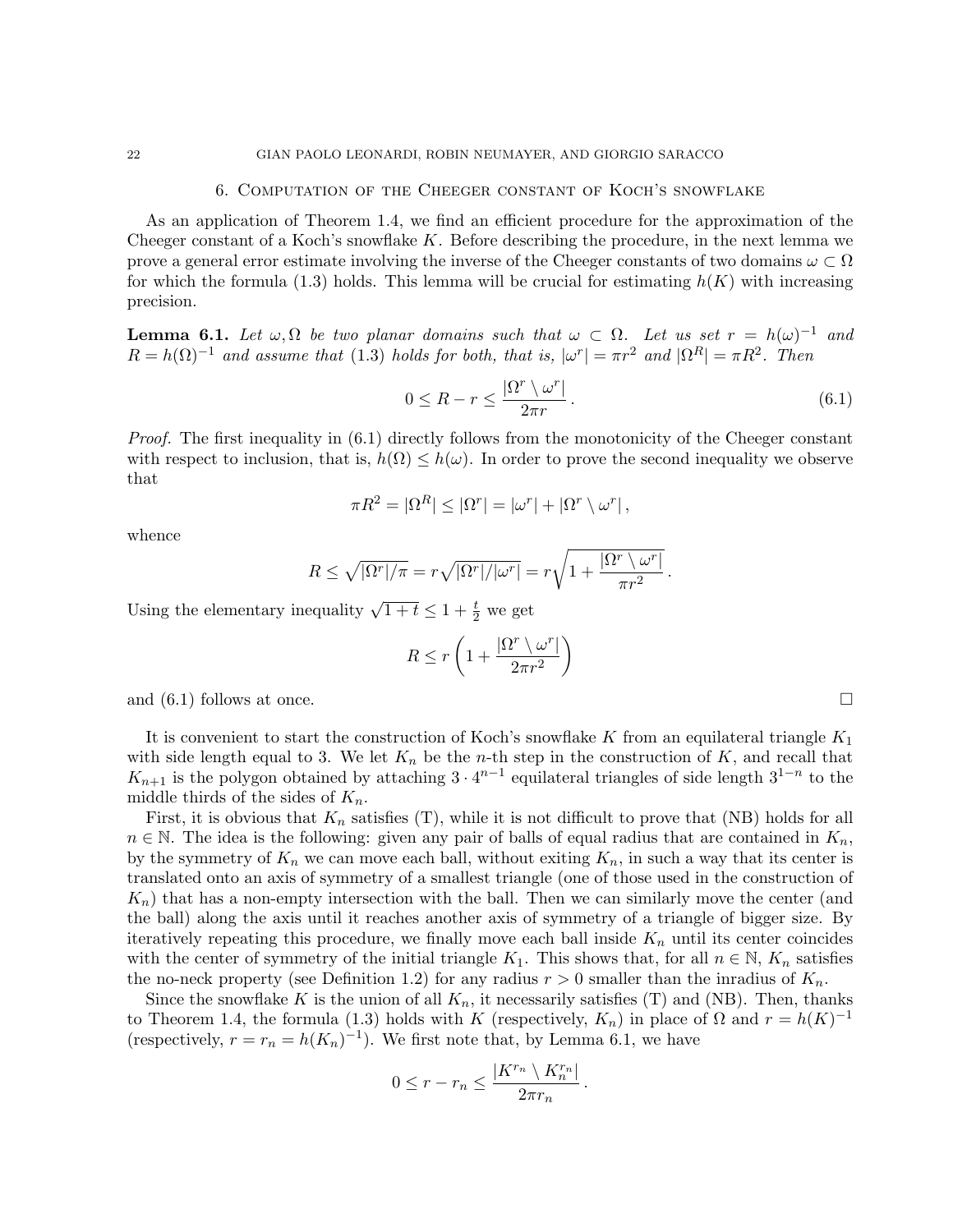

FIGURE 8. The above figures display the different shapes that the inner retract  $K_2^r$ can assume.

By  $(1.3)$ , one can easily compute the Cheeger constant of the equilateral triangle  $K_1$  to be

$$
h(K_1) = \frac{6 + 2\sqrt{\pi\sqrt{3}}}{3\sqrt{3}}
$$

.

Let us now compute  $h(K_2)$ . First, we note that  $h(K_2) \leq 2$  as the inradius of  $K_2$  is 1. In the following, we let  $r = r_2 = h(K_2)^{-1}$  and distinguish between two cases.

Case one:  $r \ge 1/\sqrt{3}$ . In this case the set  $K_2^r = \{x \in K_2 : \text{dist}(x, \partial K_2) \ge r\}$  is a hexagon with six circular arcs as its sides (see Figure 8(a)). Its area is

$$
|K_2^r| = \pi r^2 + \frac{3\sqrt{3}}{2} - 3r\cos\alpha - 6\alpha r^2,
$$

where  $\alpha = \arcsin\left(\frac{1}{2n}\right)$  $\frac{1}{2r}$ ). Then, observing that the decreasing function

$$
|K_2^r| - \pi r^2 = \frac{3\sqrt{3}}{2} - 3r\cos\alpha - 6\alpha r^2
$$

is negative when  $r = 1/\sqrt{3}$ , we deduce that formula (1.3) cannot hold for  $r \in [1/\sqrt{3}, 1]$ . This shows that case one is impossible.

Case two:  $1/2 \le r < 1/\sqrt{3}$ . In this case,  $K_2^r$  still resembles an hexagon with curved sides, but now each side comprises a circular arc with two segments of equal length attached to it (see Figure 8(b)). After some elementary computations, we find that the area of  $K_2^r$  is

$$
|K_2^r| = (6\sqrt{3} - \pi)r^2 - 12r + 3\sqrt{3}.
$$

The equation  $|K_2^r| = \pi r^2$  has two solutions: one larger than 1 (and thus to be excluded), the other being

$$
r_2 = \frac{6 - \sqrt{6\pi\sqrt{3} - 18}}{6\sqrt{3} - 2\pi} = 0.5287455502...
$$

(the displayed digits are exact). Therefore, the Cheeger constant of  $K_2$  is

$$
h(K_2) = r_2^{-1} = \frac{6\sqrt{3} - 2\pi}{6 - \sqrt{6\pi\sqrt{3} - 18}} = 1.8912688715...
$$

Let us now consider  $K_n$  for  $n \geq 2$ . Since  $K_2 \subset K_n$ , we have  $h(K_n) \leq h(K_2)$  and thus  $r_n \geq r_2$ . By Theorem 1.4, the Cheeger set  $E_n$  of  $K_n$  is the union of balls of radius  $r_n$  that are contained in  $K_n$ .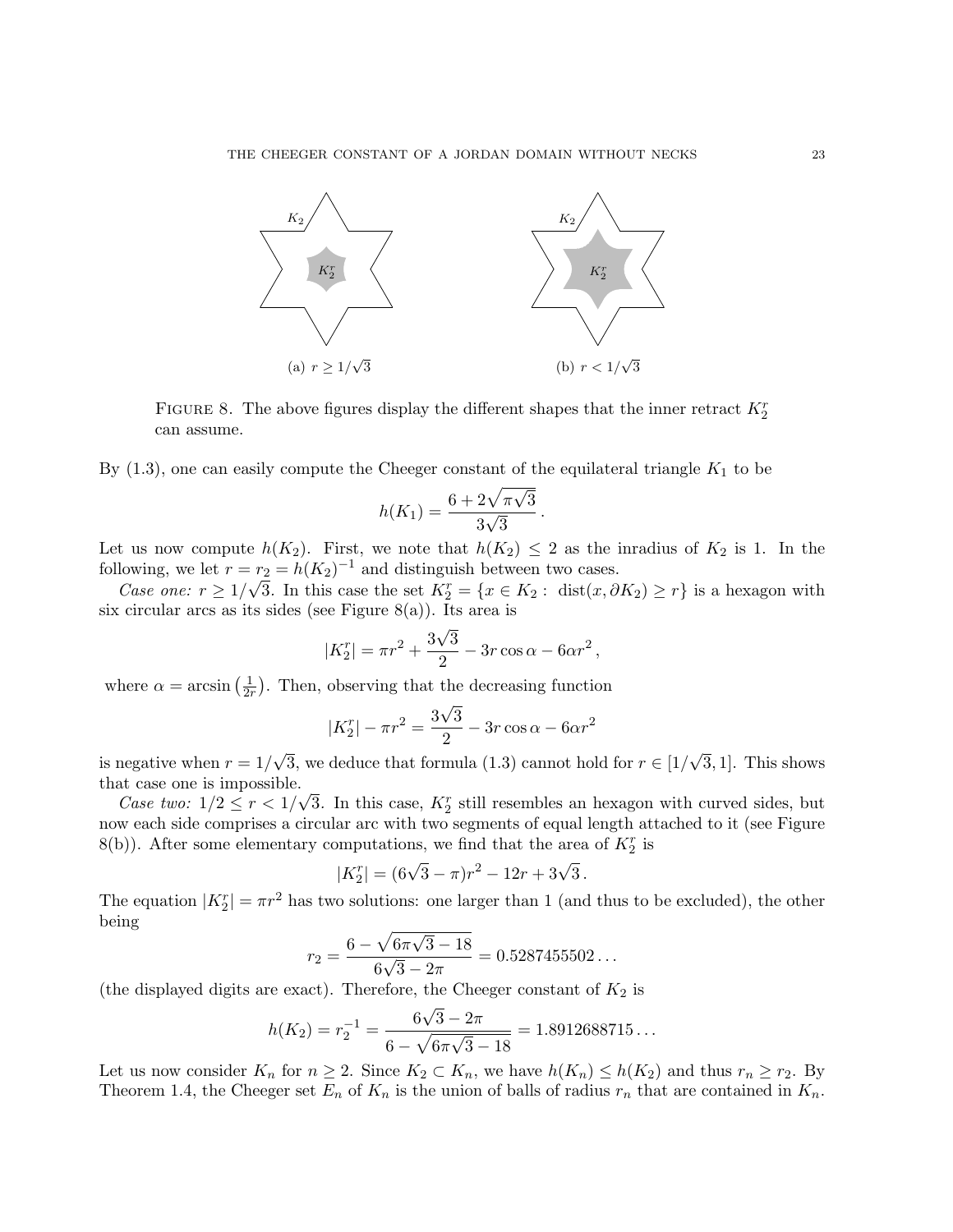

FIGURE 9. A zoomed-in detail of  $K_n$  with the notation used throughout Section 6.

We note that  $E_n$  is contained in the union of all balls of radius  $r_2$  contained in  $K_n$ . Denoting this set by  $G_n$  and observing that  $r_2 > 8/9 \tan(\pi/6)$ , we see from the construction that  $G_n \subset K_2$ for  $n = 3, 4$ . So,  $E_n \subset K_2$ , hence  $E_n = E_2$ , when  $n = 3, 4$ .

On the other hand, when we consider  $K_n$  for  $n \geq 5$ , the situation changes. It will be convenient to express the inner retract  $K_n^r$  in terms of a parameter x. With reference to Figure 9, fix a vertex V of  $K_2$  and for  $x \in [0,1]$ , let  $P_x$  be the point on a side of  $K_2$  adjacent to V with  $|V - P_x| = x$ . Correspondingly, x determines a unique radius r such that  $|Q_x - V| = 2x/\sqrt{3}$  where  $Q_x$  is the point minimizing  $|Q - V|$  among points Q with  $B_r(Q) \subset K_n$ . Note that  $P_x$  is then the projection of  $Q_x$  onto the side of  $K_2$  and  $|Q_x - P_x| = x/\sqrt{3}$ ; again see Figure 9. When  $r = r_n$ , we denote by  $x_n$  the corresponding parameter.

The shape of the inner retract  $K_n^r$  may be different according to the value of the parameter  $x = x_n$  (from which, as noted before, the value of r can be obtained). Reasoning as above, we see that  $x_n \in (8/9, 1)$  for  $n \geq 5$ . A formula for the area of  $K_n^r$  as a function of  $x \in (8/9, 1)$ can be written by first observing that  $|K_n^r| = |K_2^r| + |K_n^r \setminus K_2^r|$ . Then, the problem is reduced to characterizing the set  $K_n^r \setminus K_2^r$ . To this aim, we recall that the inequality  $r_n > 1/2$  forces the Cheeger set  $E_n$  to only intersect the equilateral triangles that have one side on the boundary of  $K_2$ . Correspondingly,  $K_n^r \setminus K_2^r$  results in a disjoint union of the parametric shapes depicted in Figure 10. Thanks to the symmetry of  $K_2$ , it suffices to focus on 1/12-th of the set  $K_n^r \setminus K_2^r$ . We now compute the area of the shapes comprising  $K_n^r \setminus K_2^r$ , and consisting of (portions of) curvilinear isosceles triangles, with concave circular arcs of radius  $r$  replacing the two equal sides (see Figure 10). We start by defining

$$
\mathcal{I}(r,\beta) = \beta r - \frac{\beta}{2}\sqrt{r^2 - \frac{\beta^2}{4}} - r^2 \arcsin\left(\frac{\beta}{2r}\right),\,
$$

which represents the area of a curvilinear isosceles triangle with base of length  $\beta$  and curved equal sides with curvature  $1/r$  tangentially touching the base, as depicted in Figure 10(a). We note for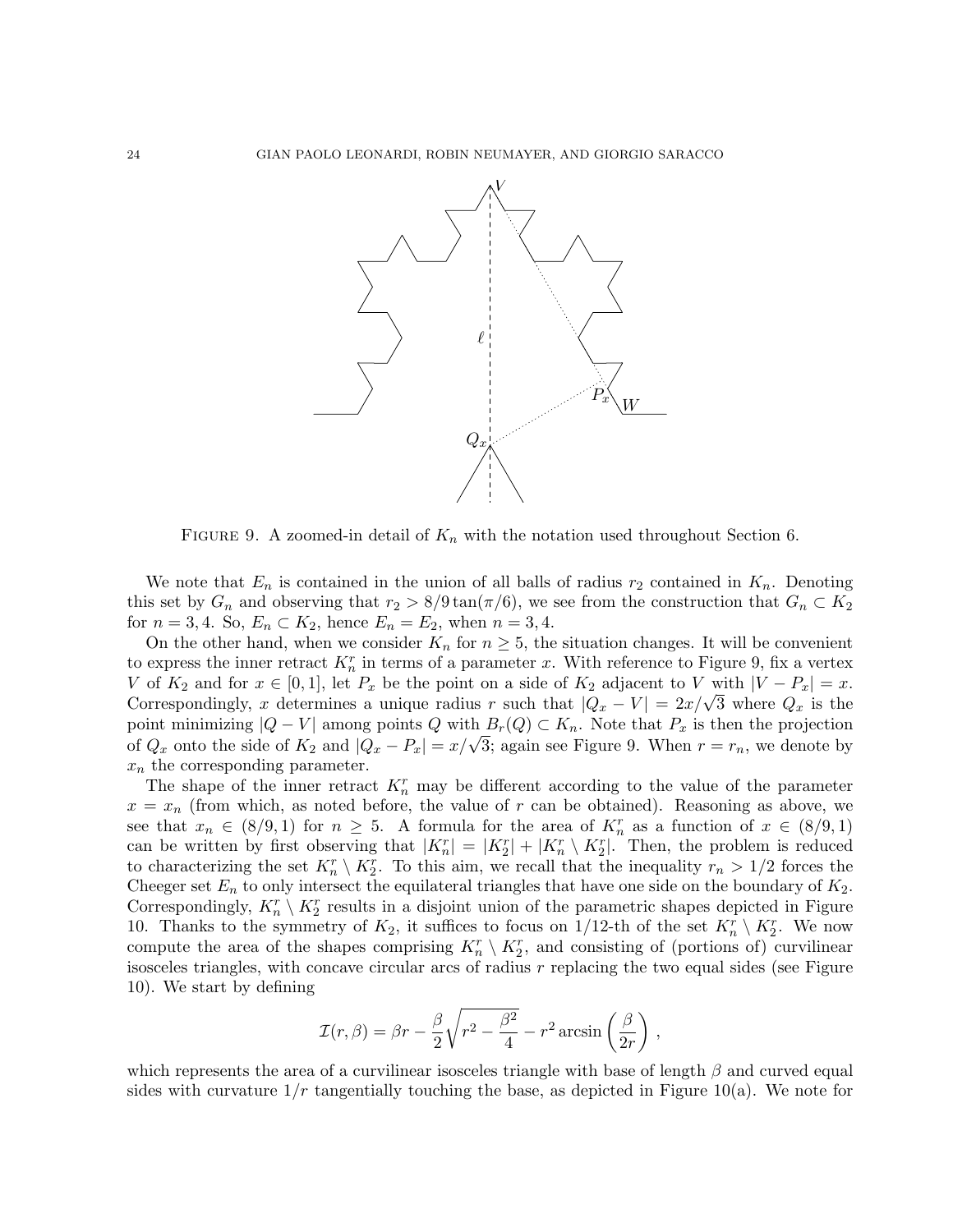

FIGURE 10. The shapes occurring in the decomposition of  $K_n^{r_n} \setminus K_2^{r_n}$  are shown in gray color (with the corresponding areas indicated below).

future reference the following estimate:

$$
\mathcal{I}(r,\beta) \le \frac{\beta^3}{12r} \,. \tag{6.2}
$$

The proof of (6.2) simply follows from the fact that the derivative of the function  $\phi(t) = 2t$  −  $\frac{1}{2}$   $\frac{1}{2}$   $\frac{1}{2}$   $\frac{1}{2}$   $\frac{1}{2}$   $\frac{1}{2}$   $\frac{1}{2}$   $\frac{1}{2}$   $\frac{1}{2}$   $\frac{1}{2}$   $\frac{1}{2}$   $\frac{1}{2}$   $\frac{1}{2}$   $\frac{1}{2}$   $\frac{1}{2}$   $\frac{1}{2}$   $\frac{1}{2}$   $\frac{1}{2}$   $\frac{1}{2}$   $\frac{1}{2}$   $\frac{1}{2}$   $\frac{1}{2}$ 

We also need to compute the areas of the portions of a curvilinear isosceles triangle, which are conveniently defined in terms of the variable x and the distance from  $C_n$ , the nth iteration in the construction of the Cantor set (see Figures 10(b) and 10(c)). Let us set the following parameters:

- $d = \text{dist}(x, C_n);$
- $r = \sqrt{x^2/3 + d^2}$ ;
- $\iota = \iota(x)$  as the largest element of  $C_n$  such that  $\iota \leq x$ ;
- $\beta = \beta(x)$  as the length of the connected component of  $\overline{[0,1] \setminus C_n}$  that contains x (if there is no such component, set  $\beta = 0$ ).

If  $x = d + \iota$ , we let  $A(x)$  be the area of the curvilinear polygon depicted in Figure 10(b) and have

$$
A(x) = \frac{1}{2\sqrt{3}} \left( xd + (\beta - d)(2x - d + \beta) - (x - d + \beta - r\sqrt{3})^2 \right)
$$

$$
- \frac{\beta}{2} \sqrt{r^2 - \frac{\beta^2}{4}} - \frac{r^2}{2} \left[ 2 \arcsin\left(\frac{\beta}{2r}\right) - \arcsin\left(\frac{d}{r}\right) \right].
$$

Similarly, if  $x = \beta + \iota - d$ , then denoting by  $B(x)$  the area of the curvilinear triangle depicted in Figure 10 $(c)$ , we have

$$
B(x) = (x + d)r - \left(\frac{2x^2 + 3d^2 + xd}{2\sqrt{3}} + \frac{r^2}{2}\arcsin(d/r)\right).
$$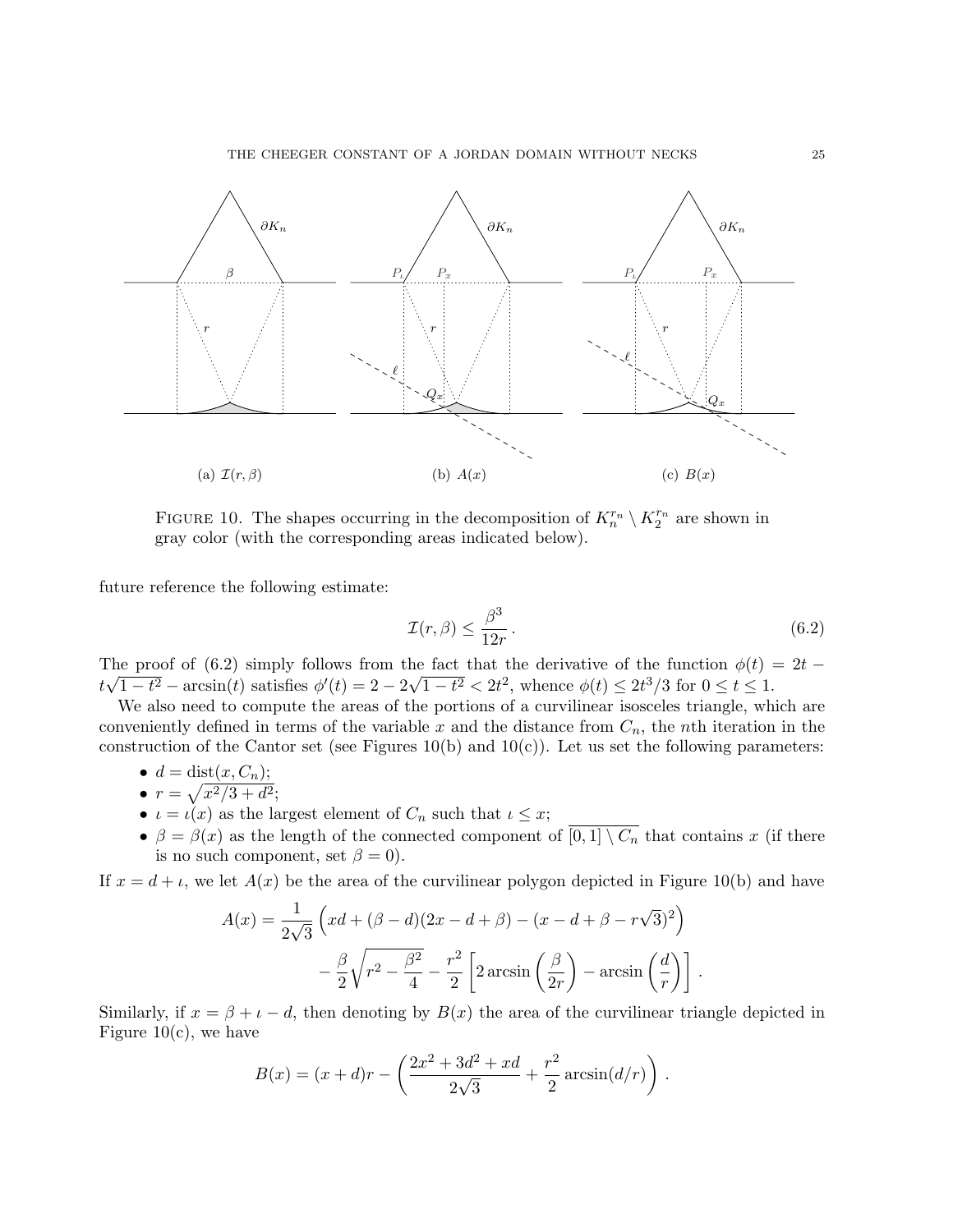Then, for  $n \geq 5$ , the area of the inner Cheeger  $K_n^r$  is given by

$$
|K_n^r| = (6\sqrt{3} - \pi)r^2 - 12r + 3\sqrt{3} + 12\left[\sum_{j=5}^n c(x,j)\mathcal{I}(r,3^{2-j}) + \phi(x)\right],
$$

where  $c(x, j)$  denotes the number of triangles added at step j of the construction of  $K_n$  with a side contained in the segment  $\overline{P_xW}$  (see Figure 9) and

$$
\phi(x) = \begin{cases} 0 & \text{if } d = 0, \\ A(x) & \text{if } d = x - \iota > 0 \\ B(x) & \text{if } d = \beta + \iota - x > 0. \end{cases}
$$

Thus, one needs to solve, with respect to  $x$ 

$$
f_n(x) := |K_n^r| - \pi r^2 = 0,
$$
\n(6.3)

with the constraint  $x \in [x_2, 1]$ . If one knows  $x_{n-1}$ , then the constraint becomes more stringent, namely  $x \in [x_{n-1}, 1]$ . Notice that the function  $f_n$  is Lipschitz on  $[x_2, 1]$  and strictly decreasing. Moreover  $f_n(1) < 0 < f_n(x_2)$ , hence (6.3) has a unique solution  $x_n \in (x_2, 1)$ . Furthermore, the function relating x and r, which we recall to be  $r = \sqrt{x^2/3 + d^2}$ , is Lipschitz for  $x \in [x_2, 1]$  and its almost-everywhere defined derivative is bounded from below by a positive constant. Thus, this relation is invertible and to each  $x_n$  corresponds a unique  $r_n$ .

We now compute  $h(K_5)$ . Observing that

$$
f_5(r_2\sqrt{3})=12\mathcal{I}(r_2,1/27)>0
$$

and

$$
f_5(25/27)=\frac{2211\sqrt{3}-1250\pi}{(27\sqrt{3})^2}+12\mathcal{I}\left(\frac{25}{27\sqrt{3}},1/27\right)<0\,,
$$

we deduce that the solution must belong to the interval  $[r_2\sqrt{3}, 25/27]$ , hence  $d_5 = 0$  and the equation to be solved (here depending only on the variable  $r$ ) reduces to

$$
(6\sqrt{3} - 2\pi)r^2 - 12r + 3\sqrt{3} + 12\mathcal{I}(r, 1/27) = 0.
$$
 (6.4)

By numerically solving  $(6.4)$ , we obtain  $r_5 = 0.528751827...$ 

Now, since Theorem 1.4 holds, we can apply Lemma 6.1 to deduce an estimate for  $h(K)$ . We note that, for  $n \geq 4$ , the area of the difference set  $K^{r_n} \setminus K_n^{r_n}$  is estimated by

$$
|K^{r_n} \setminus K_n^{r_n}| \le 12 \sum_{j=n+1}^{\infty} 2^{j-5} \mathcal{I}(r_n, 3^{2-j}). \tag{6.5}
$$

Then, by (6.2), one obtains

$$
\mathcal{I}(r_n, 3^{2-j}) \leq \frac{1}{12r_n 3^{3j-6}}\,.
$$

Plugging this last inequality into (6.5) gives

$$
|K^{r_n} \setminus K_n^{r_n}| \leq \frac{12}{r_n} \sum_{j=n+1}^{\infty} \frac{2^{j-5}}{12 \cdot 3^{3j-6}} \leq \frac{1}{r_n} \sum_{j=n+1}^{\infty} \frac{2^{j-5}}{3^{3j-6}}.
$$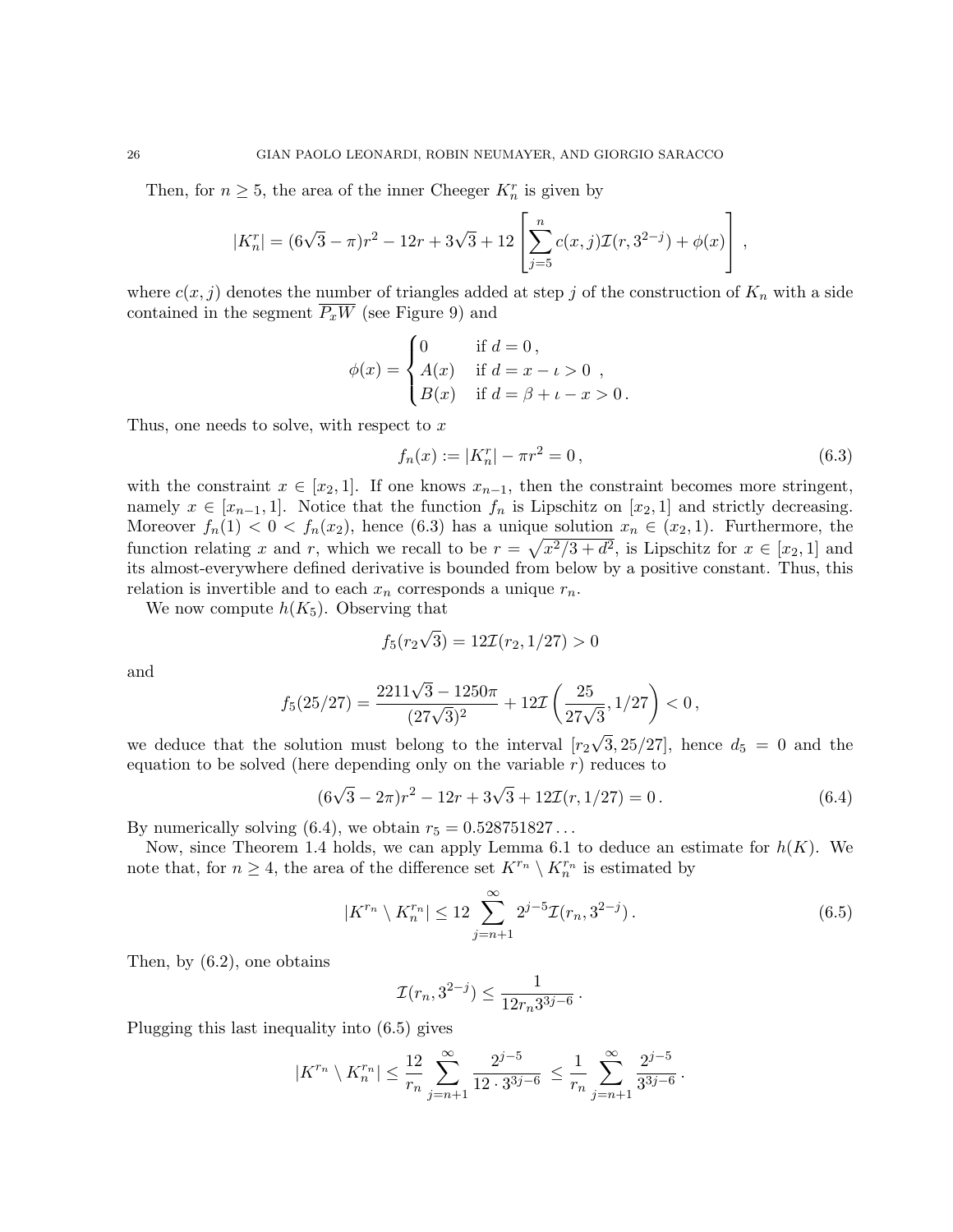Applying Lemma 6.1 with  $\Omega = K$  and  $\omega = K_n$ , recalling that  $1/r_n \leq 2$ , and setting  $\bar{r} = h(K)^{-1}$ , we obtain the error estimate

$$
0 \le \bar{r} - r_n \le \frac{1}{2\pi r_n^2} \sum_{j=n+1}^{\infty} \frac{2^{j-5}}{3^{3j-6}} \le \sum_{j=n+1}^{\infty} \frac{2^{j-4}}{3^{3j-5}} = \frac{2^{n-3}}{25 \cdot 3^{3n-5}}.
$$
 (6.6)

Computing (6.6) for the particular value  $n = 5$  reveals that  $r_5$  approximates  $\bar{r}$  with a precision of  $10^{-5}$  (indeed, the error is less than  $3 \cdot 10^{-6}$ ). Coupling this with  $r_5 \ge 1/2$  finally gives

$$
|h(K) - h(K_5)| < 12 \cdot 10^{-6} < 10^{-4}
$$

and thus

$$
h(K) = 1.8912\ldots
$$

Thanks to similar, but more tedious, computations for the cases  $n = 6, 7$  and 8, one shows that (6.3) has a solution  $x_n$  for which  $\phi(x_n) = 0$ . In particular, this gives

$$
h(K) = 1.89124548\ldots
$$

where the displayed digits are exact.

#### Appendix A. The Cheeger problem in the heart domain

**Lemma A.1.** Let  $\Omega_{\pi/4}$  be as in Example 1.1. Then  $\Omega_{\pi/4}$  is the unique Cheeger set of itself and  $h(\Omega_{\pi/4}) = 1 + \frac{3\pi}{3\pi + 4}.$ 

Proof. We preliminarily compute

$$
|\Omega_{\theta}| = 2(\pi - \theta + \tan \theta),
$$
  

$$
P(\Omega_{\theta}) = 4(\pi - \theta) + 2 \tan \theta.
$$

Let us focus on the set  $\Omega_{\pi/4}$ . First, note that the convex hull S of  $\Omega_{\pi/4}$  is a  $2 \times 2$  square capped with two half disks of radius 1. It is easy to show that  $S$  is the unique Cheeger set of itself, hence  $h(S) = \frac{2\pi+4}{\pi+4}$ . Since the Cheeger constant is monotonically decreasing with respect to the sets' inclusion, we deduce that

$$
5/4 < h(S) \le h(\Omega_{\pi/4}) \le \frac{P(\Omega_{\pi/4})}{|\Omega_{\pi/4}|} = 1 + \frac{3\pi}{3\pi + 4} < 2. \tag{A.1}
$$

Now we prove that  $\Omega_{\pi/4}$  is the unique Cheeger set of itself. Indeed, we can argue by contradiction considering an internal arc  $\gamma$  of the boundary of a Cheeger set of  $\Omega_{\pi/4}$ . By well-known properties of Cheeger sets (see Proposition 2.5), we know that (i) the radius r of  $\gamma$  is in  $(1/2, 4/5]$  thanks to (A.1), that (ii)  $\gamma$  meets  $\partial\Omega_{\pi/4}$  in a tangential way at one endpoint (indeed,  $\partial\Omega_{\pi/4}$  is regular except three points that are at distance as least  $2\sqrt{2}$  from each other), and that (iii)  $\gamma$  is at most a half-circle. Together, (i), (ii) and (iii) imply that one of the endpoints of  $\gamma$  must coincide with the projection of the inner cusp point onto the horizontal segment contained in  $\partial\Omega_{\pi/4}$ , and thus the other one must be the cusp point itself. However this implies that  $\gamma$  is a half-circle and that  $r_{\pi/4} = 1/2$ , which gives a contradiction with the last inequality in (A.1).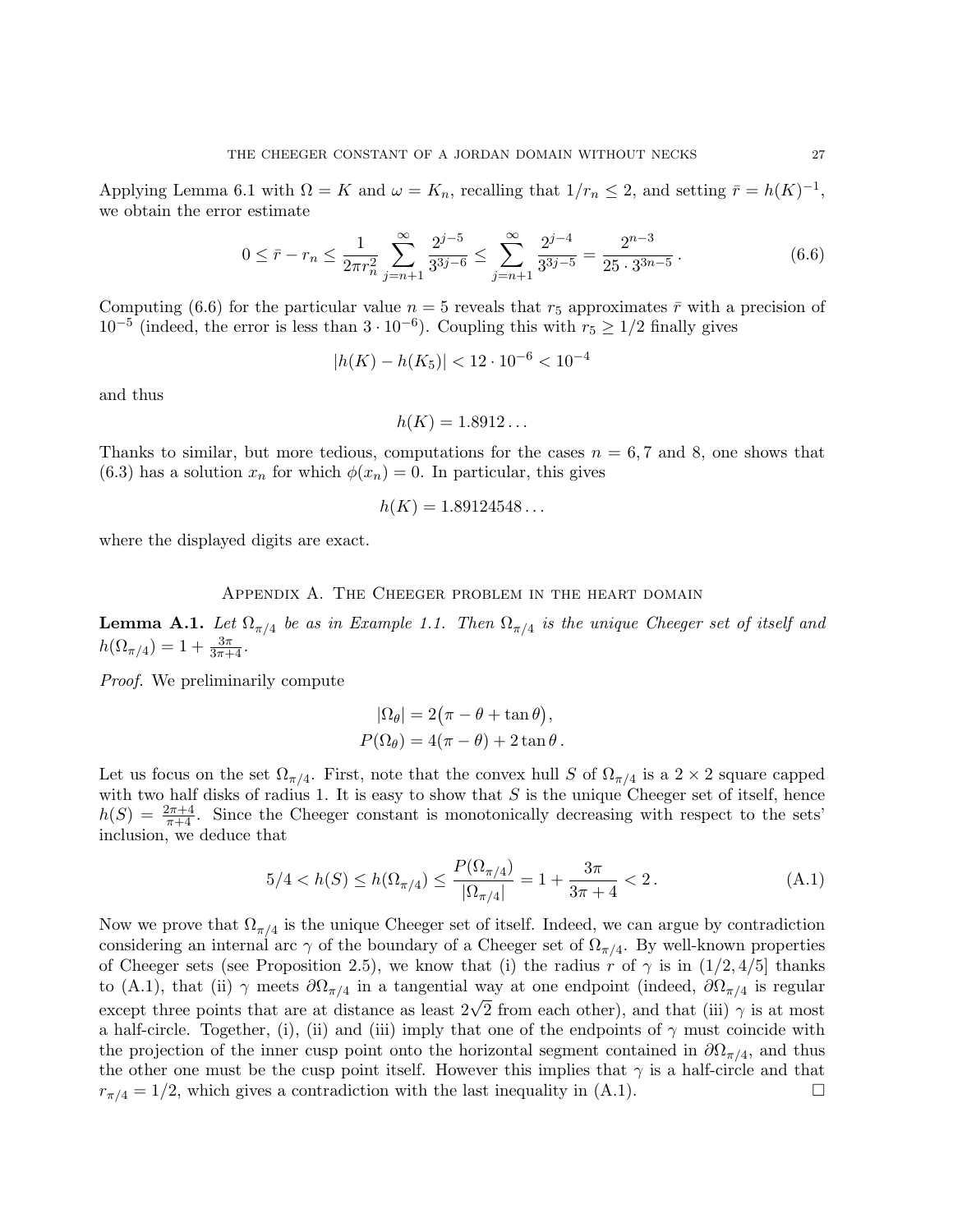### **REFERENCES**

- [ACC05] F. Alter, V. Caselles, and A. Chambolle. Evolution of characteristic functions of convex sets in the plane by the minimizing total variation flow. Interfaces Free Bound., 7(1):29–53, 2005.
- [ACV08] L. Ambrosio, A. Colesanti, and E. Villa. Outer Minkowski content for some classes of closed sets. Math. Ann., 342(4):727–748, 2008.
- [Alm86] F. Almgren. Optimal isoperimetric inequalities. Indiana Univ. Math. J., 35(3):451–547, 1986.
- [BCC07] G. Buttazzo, G. Carlier, and M. Comte. On the selection of maximal Cheeger sets. *Differential Integral* Equations, 20(9):991–1004, 2007.
- [BCN02] G. Bellettini, V. Caselles, and M. Novaga. The total variation flow in  $\mathbb{R}^N$ . J. Differential Equations, 184(2):475–525, 2002.
- [Bes52] A. S. Besicovitch. Variants of a classical isoperimetric problem. Quart. J. Math. Oxford, 3(2):42–49, 1952.
- [BZ88] Y. D. Burago and V. A. Zalgaller. *Geometric inequalities*, volume 285 of *Grundlehren der Mathematis*chen Wissenschaften [Fundamental Principles of Mathematical Sciences]. Springer-Verlag, Berlin, 1988. Translated from the Russian by A. B. Sosinski˘ı, Springer Series in Soviet Mathematics.
- [CCN11] V. Caselles, A. Chambolle, and M. Novaga. Regularity for solutions of the total variation denoising problem. Rev. Mat. Iberoam., 27(1):233–252, 2011.
- [CCP09] G. Carlier, M. Comte, and G. Peyré. Approximation of maximal Cheeger sets by projection. M2AN Math. Model. Numer. Anal., 43(1):139–150, 2009.
- [CFG94] H. T. Croft, K. J. Falconer, and R. K. Guy. Unsolved problems in geometry. Problem Books in Mathematics. Springer-Verlag, New York, 1994.
- [Che70] J. Cheeger. A lower bound for the smallest eigenvalue of the Laplacian. In Problems in analysis (Papers dedicated to Salomon Bochner, 1969), pages 195–199. Princeton Univ. Press, Princeton, N. J., 1970.
- [Fed59] H. Federer. Curvature measures. Trans. Amer. Math. Soc., 93:418–491, 1959.
- [Fin84] R. Finn. A subsidiary variational problem and existence criteria for capillary surfaces. J. Reine Angew. Math, 353:196–214, 1984.
- [Giu78] E. Giusti. On the equation of surfaces of prescribed mean curvature. Existence and uniqueness without boundary conditions. Invent. Math., 46(2):111–137, 1978.
- [HILR05] R. Hassani, I. R. Ionescu, and T. Lachand-Robert. Shape optimization and supremal minimization approaches in landslides modeling. Appl. Math. Optim., 52(3):349–364, 2005.
- [HILRR02] P. Hild, I. R. Ionescu, T. Lachand-Robert, and I. Rosca. The blocking of an inhomogeneous Bingham fluid. Applications to landslides. M2AN Math. Model. Numer. Anal., 36(6):1013–1026 (2003), 2002.
- [HT95] R. Howard and A. Treibergs. A reverse isoperimetric inequality, stability and extremal theorems for plane curves with bounded curvature. Rocky Mountain J. Math., 25(2):635–684, 1995.
- [ILR05] I. R. Ionescu and T. Lachand-Robert. Generalized Cheeger sets related to landslides. Calc. Var. Partial Differential Equations, 23(2):227–249, 2005.
- [Kel80] J. B. Keller. Plate failure under pressure. SIAM Review, 22(2):227–2, 04 1980.
- [KF03] B. Kawohl and V. Fridman. Isoperimetric estimates for the first eigenvalue of the p-Laplace operator and the Cheeger constant. Comment. Math. Univ. Carolin., 44(4):659–667, 2003.
- [KLR06] B. Kawohl and T. Lachand-Robert. Characterization of Cheeger sets for convex subsets of the plane. Pacific J. Math., 225(1):103–118, 2006.
- [KM17] B. Krummel and F. Maggi. Isoperimetry with upper mean curvature bounds and sharp stability estimates. Calc. Var. Partial Differential Equations, 56(2):56:53, 2017.
- [KP11] D. Krejčiřík and A. Pratelli. The Cheeger constant of curved strips. *Pacific J. Math.*, 254(2):309–333, 2011.
- [Leo15] G.P. Leonardi. An overview on the Cheeger problem. In New trends in shape optimization, volume 166 of Internat. Ser. Numer. Math., pages 117–139. Springer Int. Publ., 2015.
- [LP16] G.P. Leonardi and A. Pratelli. On the Cheeger sets in strips and non-convex domains. Calc. Var. Partial Differential Equations, 55(1):1–28, 2016.
- [LRO05] T. Lachand-Robert and É. Oudet. Minimizing within convex bodies using a convex hull method. SIAM J. Optim., 16(2):368–379 (electronic), 2005.
- [LS16] G. P. Leonardi and G. Saracco. On the prescribed mean curvature equation in weakly regular domains. Submitted, preprint available at  $http://cygmt.sns.it/paper/3089/, 2016$ .